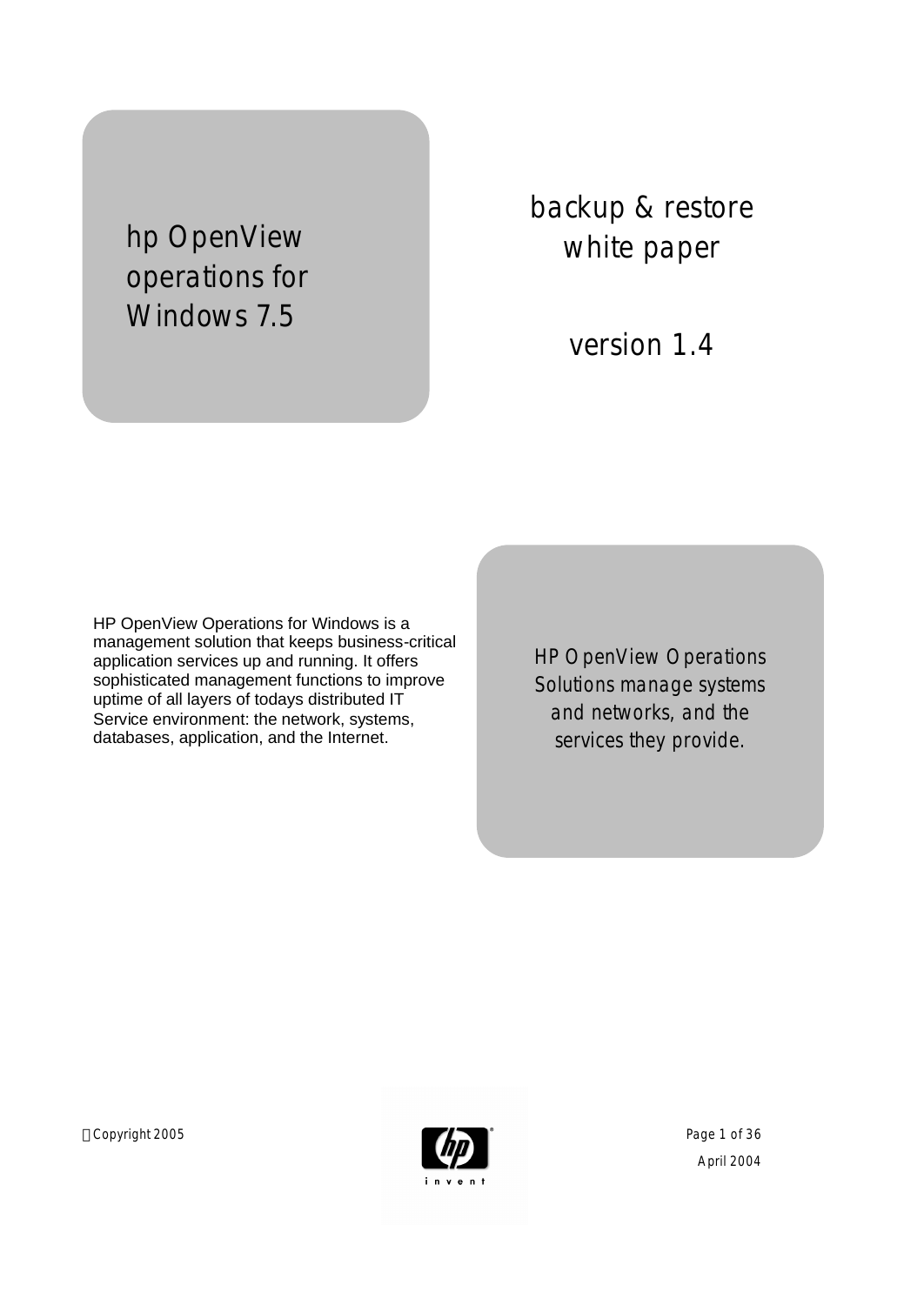# Warranty Information

*Hewlett-Packard makes no warranty of any kind with regard to this manual, including, but not limited to, the implied warranties of merchantability and fitness for a particular purpose. Hewlett-Packard shall not be held liable for errors contained herein or direct, indirect, special, incidental or consequential damages in connection with the furnishing, performance, or use of this material.*

A copy of the specific warranty terms applicable to your Hewlett-Packard product can be obtained from your local Sales and Service Office.

# Copyright Notices

© Copyright 1983-2005 Hewlett-Packard Development Company, L.P.

No part of this document may be copied, reproduced, or translated to another language without the prior written consent of Hewlett-Packard Company. The information contained in this material is subject to change without notice.

# Restricted Rights Legend

Use, duplication or disclosure by the U.S. Government is subject to restrictions as set forth in subparagraph (c)(1)(ii) of the Rights in Technical Data and Computer Software clause in DFARS 252.227-7013.

Hewlett-Packard Company United States of America

Rights for non-DOD U.S. Government Departments and Agencies are as set forth in FAR 52.227- 19(c)(1,2).

# Trademark Notices**.**

OpenView® and VantagePoint® are trademarks of Hewlett-Packard Development Company, L.P.

Microsoft®, Windows NT®, Windows 2000®, Windows 2003®, Windows®, and MS Windows® are U.S. registered trademarks of Microsoft Corporation.

UNIX® is a registered trademark in the United States and other countries, licensed exclusively through X/Open Company Limited.

All other product names are the property of their respective trademark or service mark holders and are hereby acknowledged.

Copyright 2005 **Page 2 of 36** Page 2 of 36

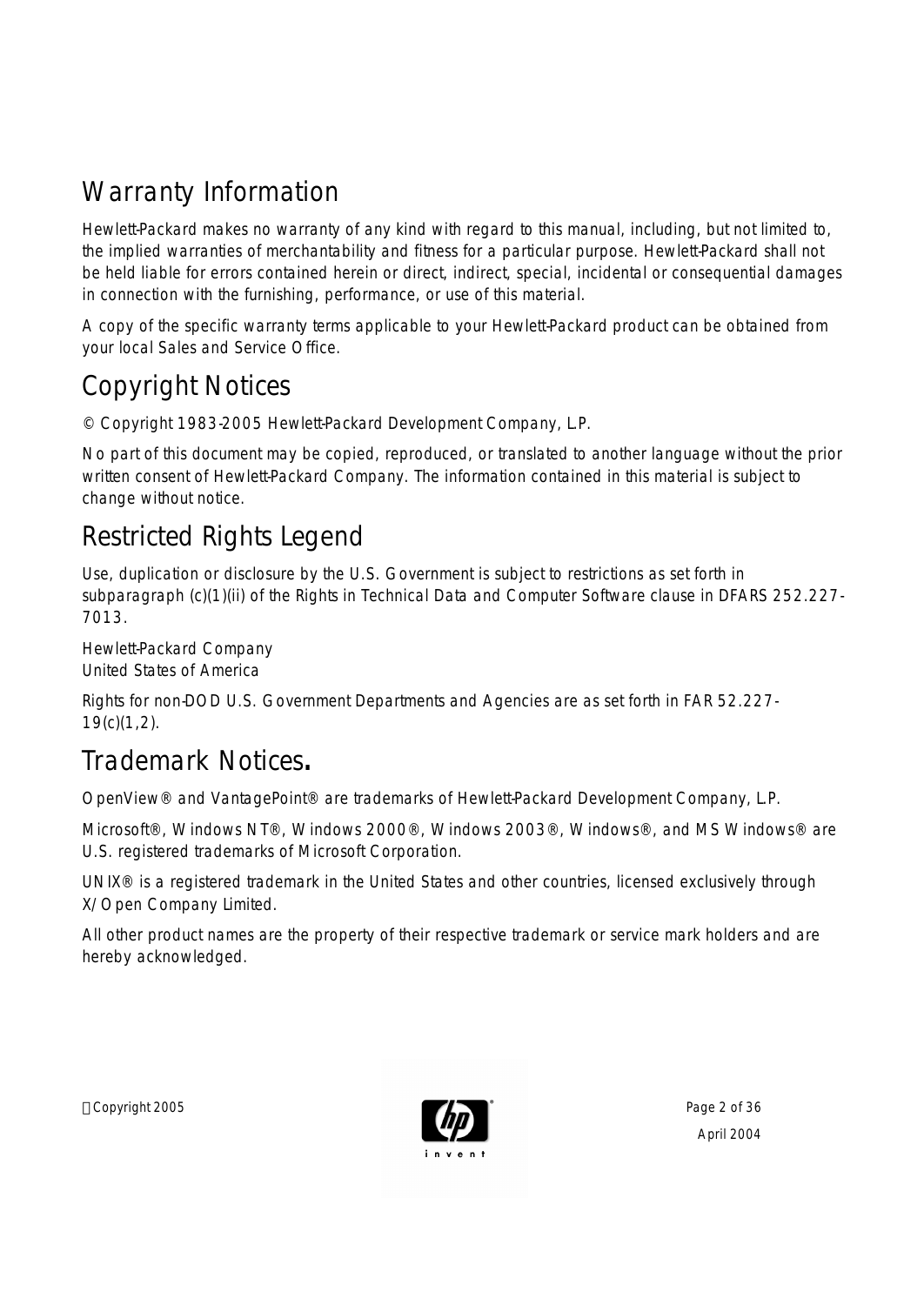# **Table of Contents**

| $\mathbf{1}$   |        |                                |  |
|----------------|--------|--------------------------------|--|
| $\overline{2}$ |        |                                |  |
| 3              |        |                                |  |
| 3.1            |        |                                |  |
| 3.2            |        |                                |  |
|                | 3.2.1  |                                |  |
|                | 3.2.2  |                                |  |
|                | 3.2.3  |                                |  |
|                | 3.2.4  |                                |  |
| 3.3            |        |                                |  |
|                | 3.3.1  |                                |  |
| 3.4            |        |                                |  |
| 3.5            |        |                                |  |
| 3.6            |        |                                |  |
| 3.7            |        |                                |  |
| 3.8            |        |                                |  |
| 3.9            |        |                                |  |
| 3.10           |        |                                |  |
| 3.11           |        |                                |  |
| 3.12           |        |                                |  |
| 3.13           |        |                                |  |
| 3.14           |        |                                |  |
|                |        | 3.14.1 SQL DB "Openview"<br>15 |  |
|                | 3.14.2 |                                |  |
| 3.15           |        |                                |  |
|                | 3.15.1 |                                |  |
|                | 3.15.2 |                                |  |
|                | 3.15.3 |                                |  |
|                |        |                                |  |

@Copyright 2005

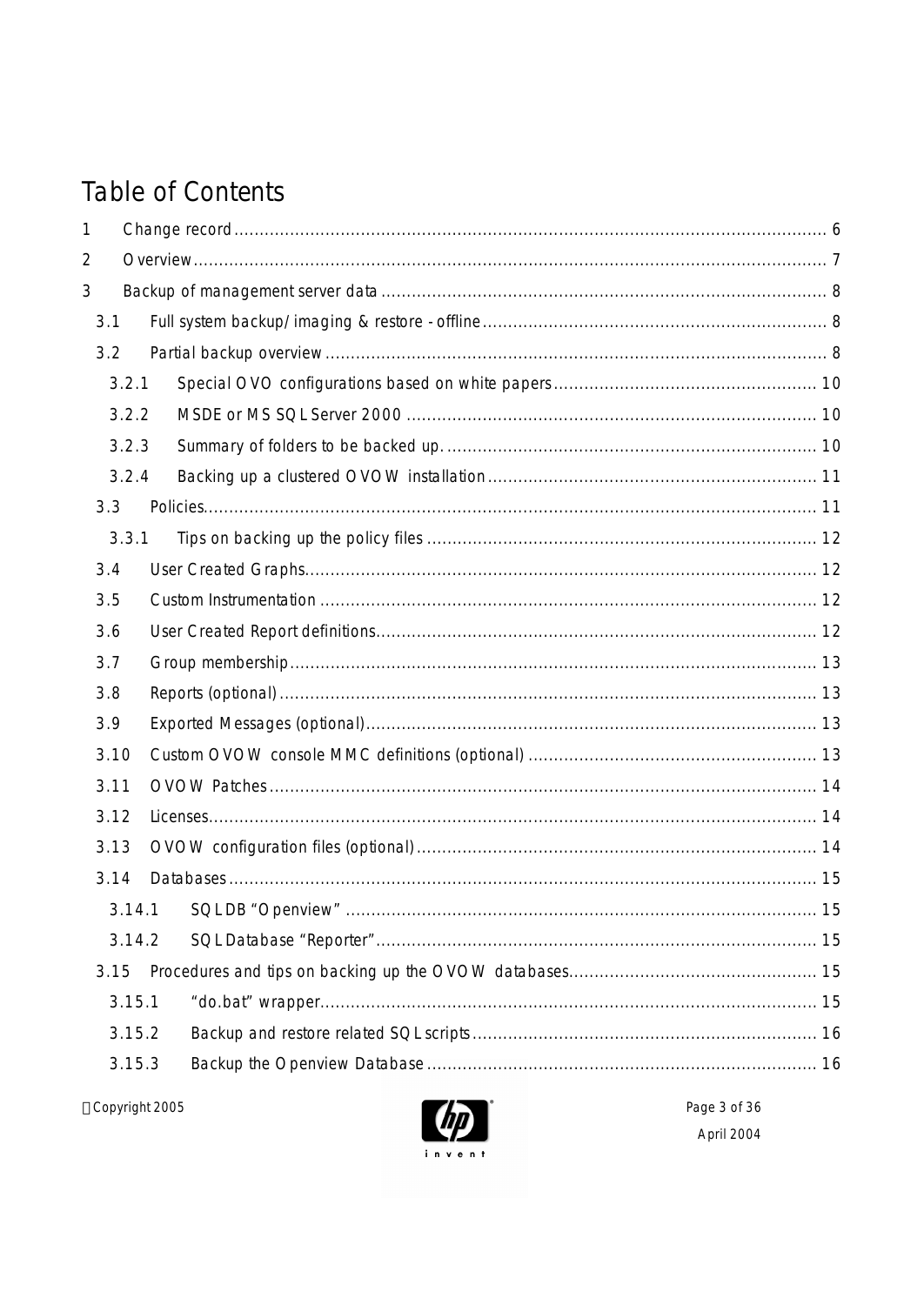| 3.15.4 |                 |  |  |
|--------|-----------------|--|--|
| 3.15.5 |                 |  |  |
| 3.16   |                 |  |  |
| 4      |                 |  |  |
| 4.1    |                 |  |  |
| 4.2    |                 |  |  |
| 4.2.1  |                 |  |  |
| 4.2.2  |                 |  |  |
| 4.2.3  |                 |  |  |
| 4.3    |                 |  |  |
| 4.4    |                 |  |  |
| 4.5    |                 |  |  |
| 4.6    |                 |  |  |
| 4.7    |                 |  |  |
| 4.8    |                 |  |  |
| 4.9    |                 |  |  |
| 5      |                 |  |  |
| 5.1    |                 |  |  |
| 5.2    |                 |  |  |
| 5.3    |                 |  |  |
| 5.4    |                 |  |  |
| 5.5    |                 |  |  |
| 5.6    |                 |  |  |
| 5.7    |                 |  |  |
| 5.8    |                 |  |  |
| 6      |                 |  |  |
| 6.1    |                 |  |  |
| 6.2    |                 |  |  |
| 6.2.1  |                 |  |  |
| 6.2.2  |                 |  |  |
|        | @Copyright 2005 |  |  |

 $\left( \frac{dp}{dp} \right)$ invent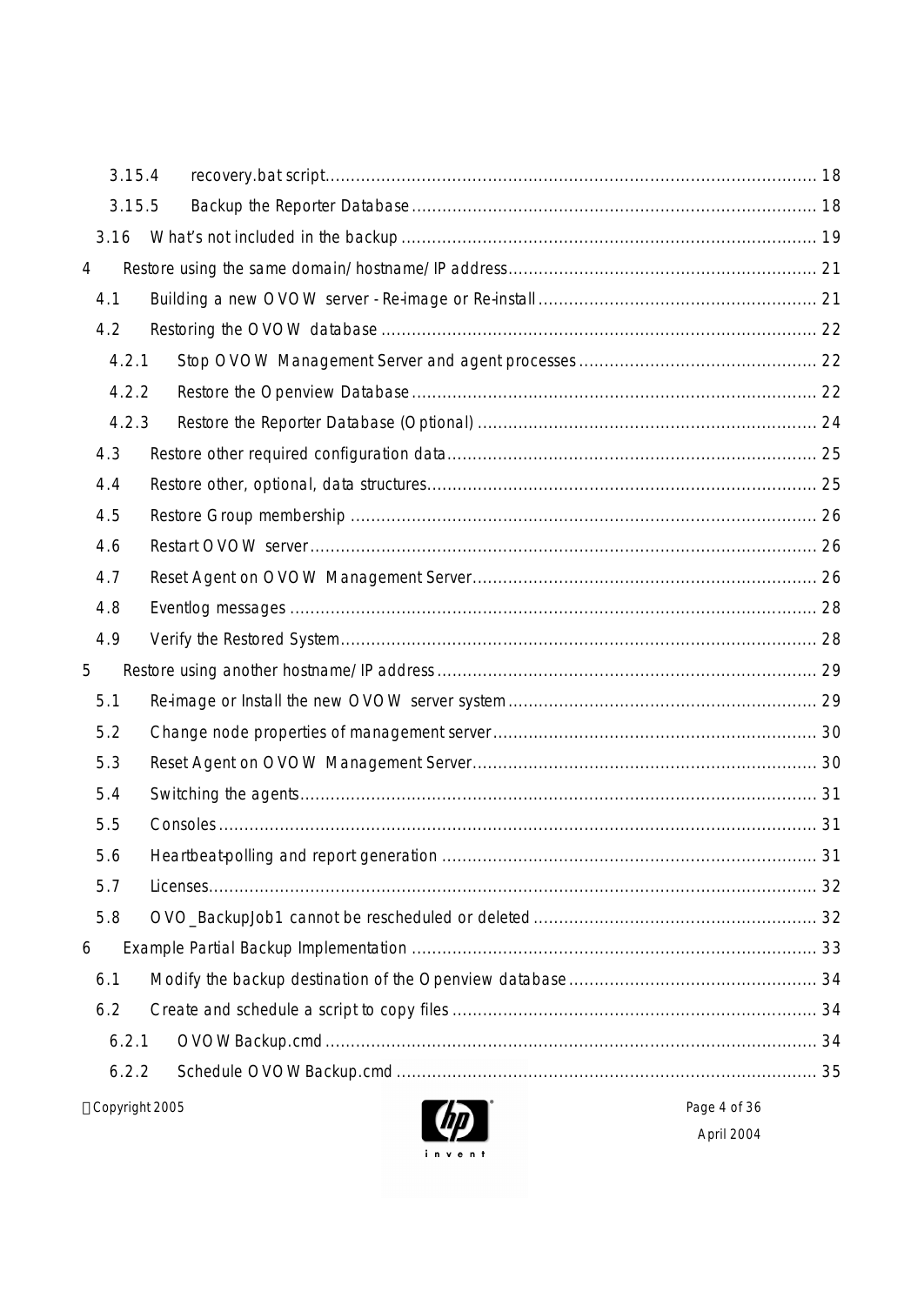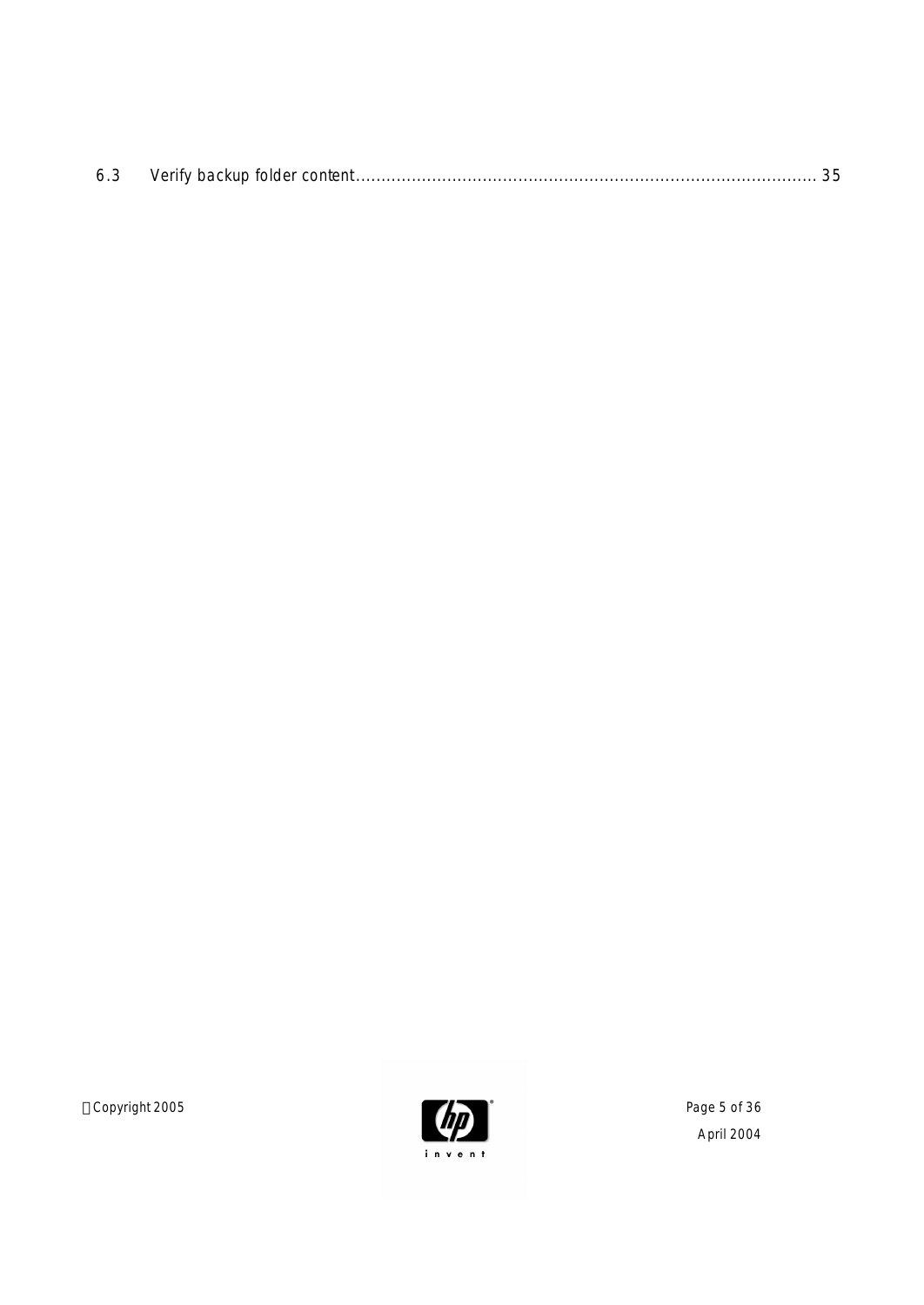# 1 Change record

| Version | Date          | Changes                                                                                                                                                                                                          |  |
|---------|---------------|------------------------------------------------------------------------------------------------------------------------------------------------------------------------------------------------------------------|--|
| 0.9     | October 2003  | Draft version (tests pending)                                                                                                                                                                                    |  |
| 1.0     | October 2003  | Version for partner web, described procedures<br>apply for all OVOW 7.x versions, enhanced<br>reporter backup/restore procedure, start of<br>MSSQL\$OVOPS service added to restore<br>procedure. Vpstat-p added. |  |
| 1.1     | November 2003 | Some typos corrected. Possibility to switch of health<br>check mentioned.                                                                                                                                        |  |
| 1.2     | November 2003 | Added call to sp_change_users_login after restore<br>of reporter database.                                                                                                                                       |  |
| 1.3     | October 2004  | Added chapter how to delete or change schedule<br>of backup job OVO_BackupJob1 after a restore on<br>a system with different hostname.                                                                           |  |
| 1.4     | April 2005    | Updated for OVOW 7.5                                                                                                                                                                                             |  |

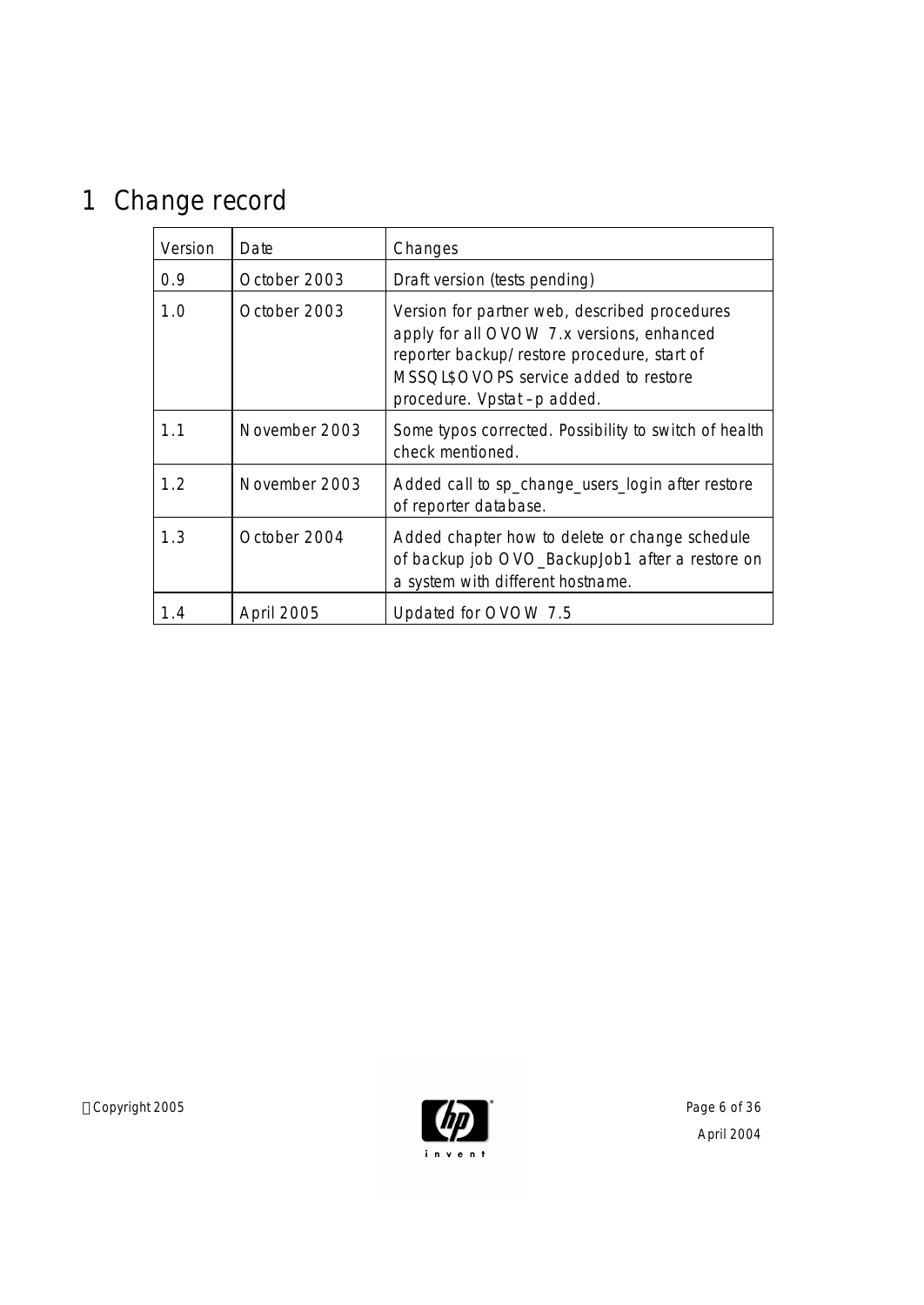# 2 Overview

This white paper describes the procedures necessary to backup and restore an OVO 7.5 for Windows management server.

Chapter 3 Backup of management server data lists the data that needs to be included in a backup.

After a backup, a server can be restored using the following restore possibilities:

1) Restore using the same domain/hostname/IP address (see chapter 4)

This is the typical restore case. The server is restored as it was before either using the same hardware as before or using an identical system (in case the old hardware cannot be used any more). If new hardware is used, then that means that the new and the old system cannot be connected to the same network at the same time. At some point in time the old management server has to be shut down and replaced by the new management server, which means that there is a short time frame in which no management server is available.

2) Restore using another hostname/IP address (see chapter 5) In this scenario both the old and the restored management server can coexist and the new management server can take over the existing agents at any point in time. However, this restore requires additional steps because of the name and IP address change.

At the end, chapter 6 shows an example of a partial backup implementation.

Copyright 2005 **Page 7 of 36**  $\sim$  Page 7 of 36

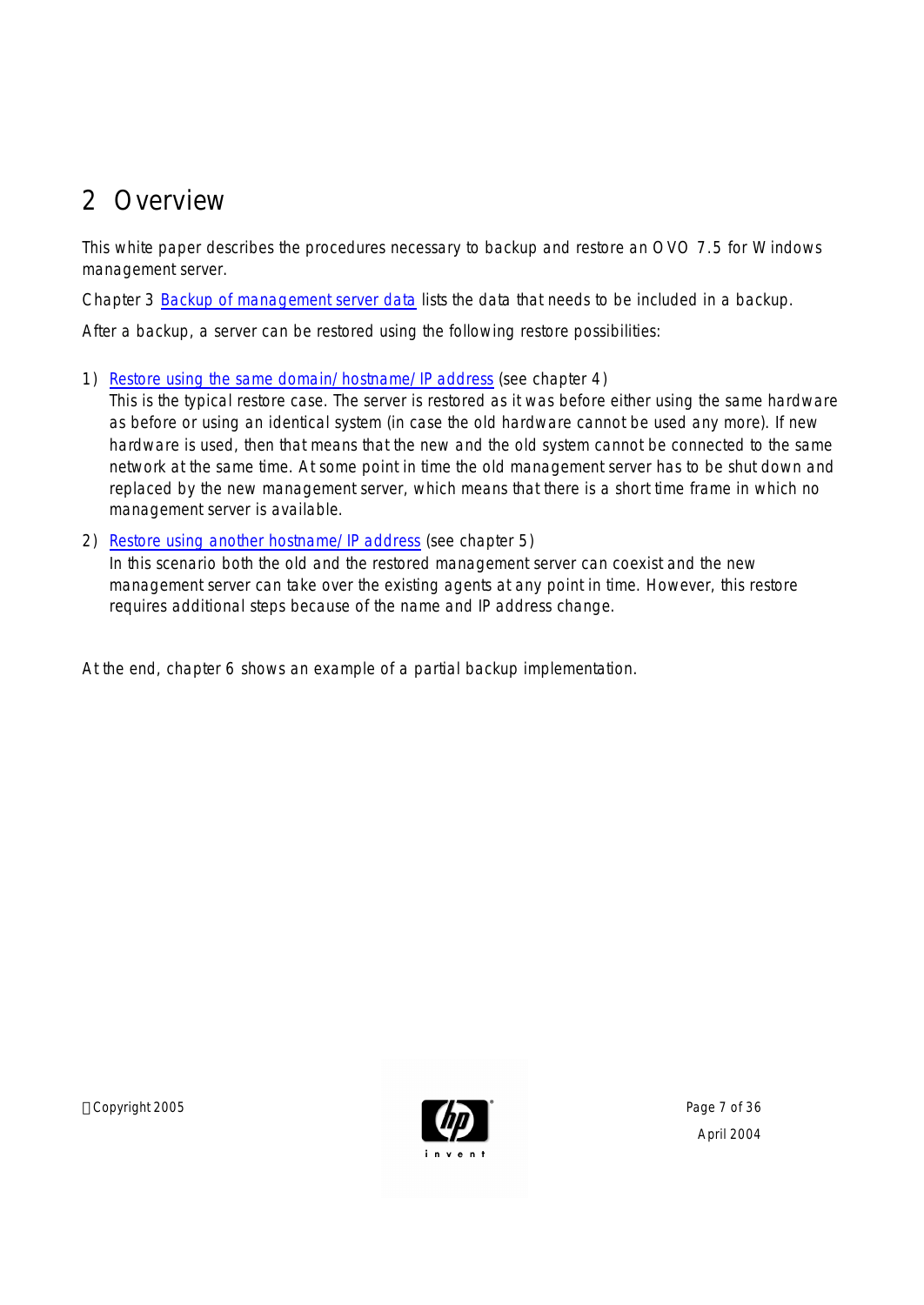# 3 Backup of management server data

# 3.1 Full system backup/imaging & restore - offline

A full system backup, including operating system, all partitions, disks, files etc. is the easiest way to backup and restore your OVOW management server.

In this case the backup is done offline – that means the OVOW server as well as the OS is shutdown and the backup is started using a special boot disk or partition and special backup or imaging software.

HP recommends that you create an image/backup of your OVOW management server using a suitable solution so that you can restore your complete system, including OS settings like IP configuration, DNS configuration, and all installed software, including OVO for Windows.

However, such a solution is not appropriate for a daily backup, as the management server has to be shut down. Therefore 'full' backups need to be combined with another backup mechanism that saves the differences between a full system backup or fresh install and the latest runtime data. This partial backup is described in the following chapters.

In cases where you cannot use a full-system backup or imaging solution (for example if the system where you want to restore the data uses different hardware and disks), you can also restore an OVOW server by reinstalling the Operating System and OVOW software using exactly the same steps as for the original installation.

## 3.2 Partial backup overview

The following sections list data that cannot be restored by recreating an OVOW server using the install CDs.

In summary you need to back up all data structures that may be modified during normal daily operation of the OVOW server or that you have customized to accommodate your specific environment.

This includes:

- q the content of the OVO database,
- q the Policy folder including custom and modified 'out of the box' policies,
- q the instrumentation folder structure,
- q custom graphs,
- q license information
- q report definitions

Copyright 2005 **Page 8 of 36** Page 8 of 36

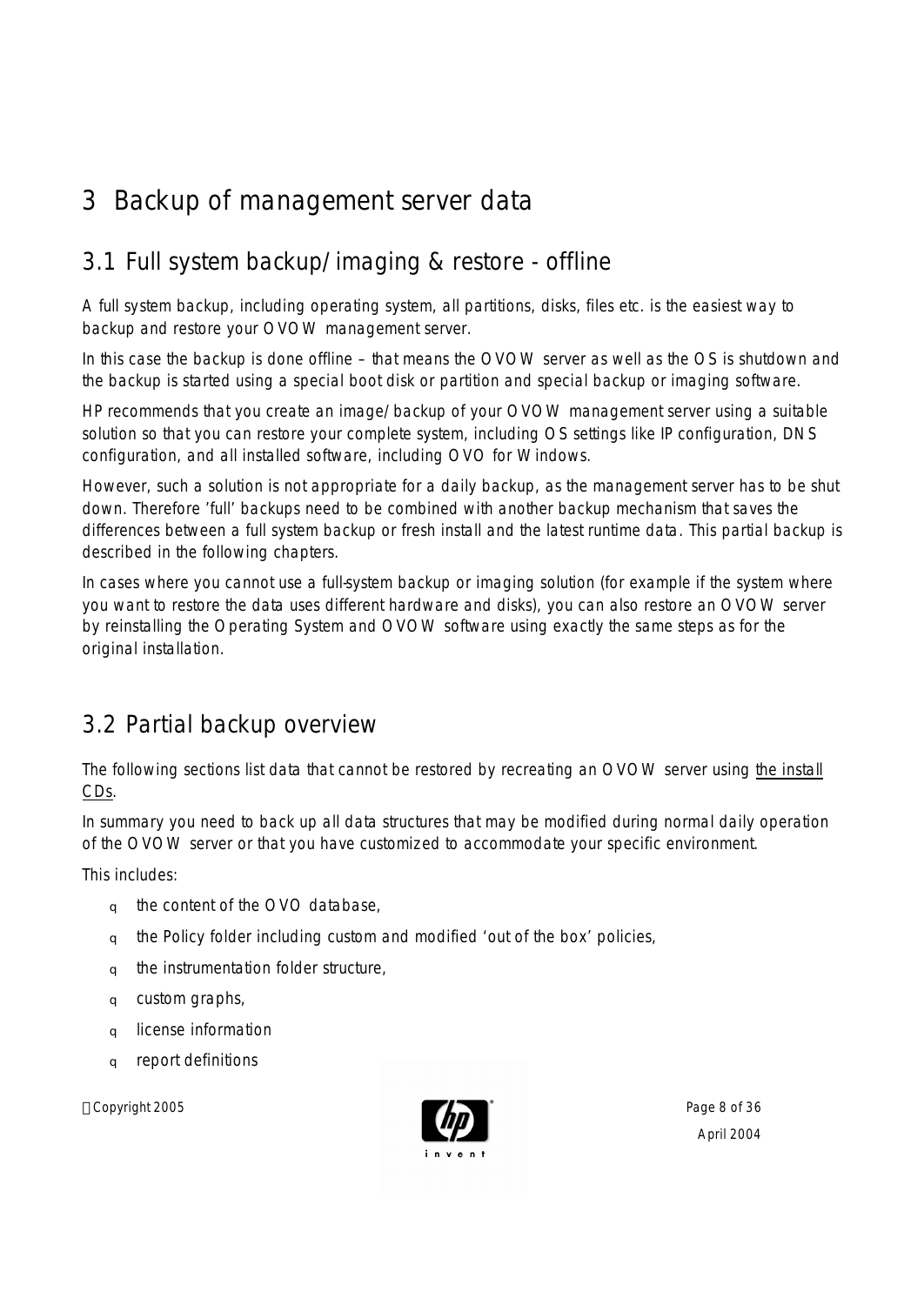- q custom OVOW console MMC definition files
- q modified OVOW configuration files, such as backup scripts or Dbmaint definitions.

If you use a full-system backup or imaging solution then you might not need to backup all the listed data on a daily basis, as they may already be included in your full-system backup - but this will depend upon the amount of change in your environment since your last full-system backup.

For example, if you do a full system backup after you installed all licenses, adjusted all policies and created your own graphs, then you don't have to include this data in your daily partial backup and you only need to backup data that changes daily, such as messages in the database or generated reports.

You may also decide that you do not need the latest generated reports or the exported messages if they are not business critical. If this is the case then the corresponding chapters can be ignored.

One of the main deciding factors for the backup strategy that you adopt is the restore mechanism that you plan to use.

If your recovery plan includes re-imaging a new machine and restoring a full backup of your OVOW server along with the most recent incremental daily backup, then your daily backups can be optimized to only include

- q the content of the OVO database,
- q incremental backups of the Policy folder, including custom and modified 'out of the box' policies, based on files modified since the last full backup,
- q incremental backups of the instrumentation folder structure, based on files modified since the last full backup,
- q custom graphs,
- q optionally, the generated reports and exported messages

You should, however, plan to perform a full system image / backup regularly – weekly for example.

However, if you plan to install a new OVOW server and simply recover the data from your existing server then your backup strategy should include all of the components listed earlier – and you may choose to backup complete copies of all of the items listed (i.e. not incremental backups).

Backup or restore of other OpenView products like Service Desk or OV Internet services, which might be installed on the same system, is not described here. Refer to the corresponding product documentations for details.

Copyright 2005 **Page 9 of 36** Page 9 of 36

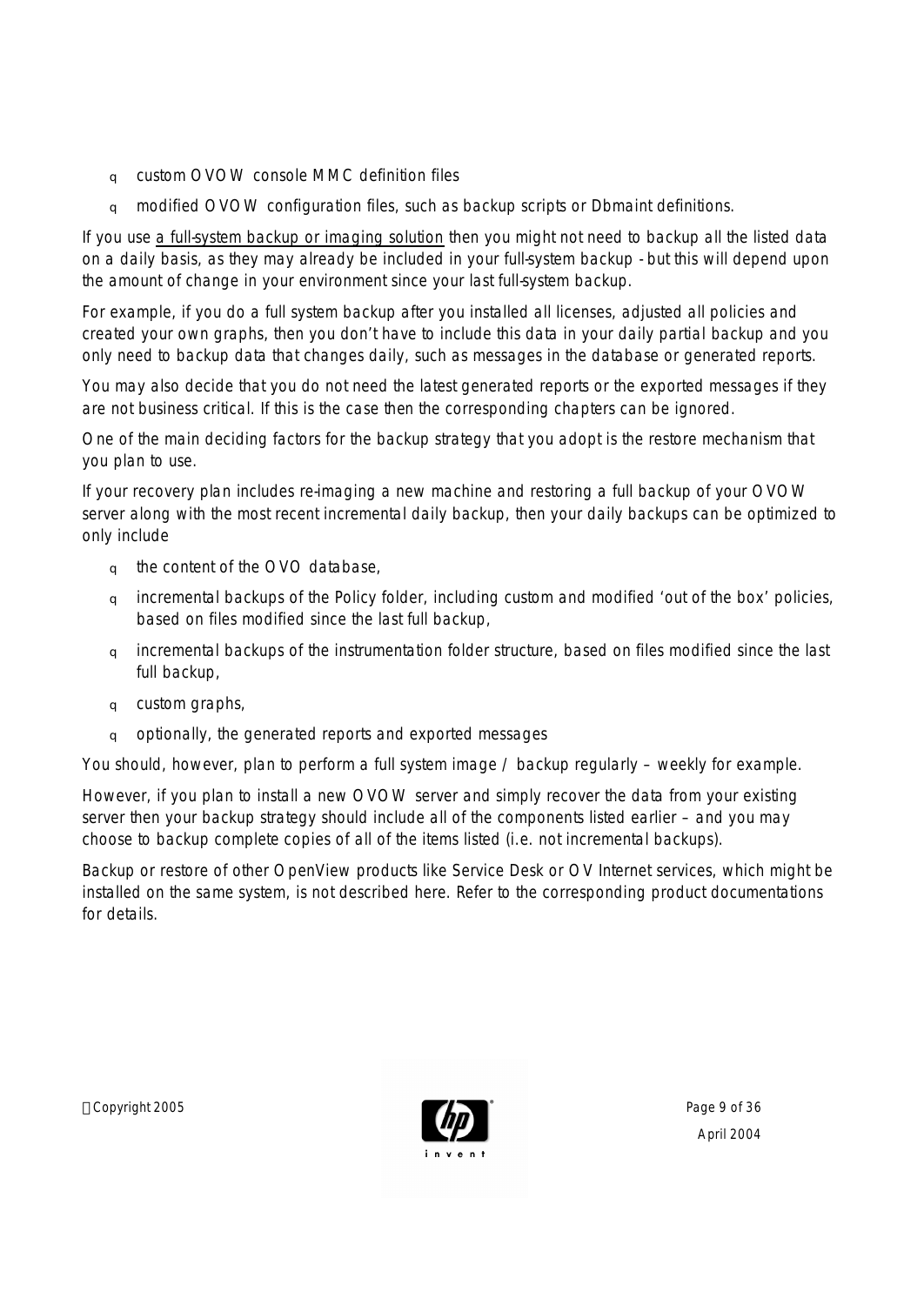## 3.2.1 Special OVO configurations based on white papers

The following instructions assume a standard OVOW installation. If you are using the setup as described in the whitepaper "OVOW 7.2 High Availability Utilizing Microsoft SQL Server Log Shipping" then your setup is different, and may have to adjust your backup strategy. This whitepaper is available at the HP OpenView Channel Web http://partners.openview.hp.com/.

## 3.2.2 MSDE or MS SQL Server 2000

The OVOW Management Server installs the MSDE (Microsoft Desktop Engine) as part of the standard installation. In production environments, the MSDE replaced by a full MS SQL server 2000 installation (referred to as MS SQL hereafter) to eliminate the 2GB database instance limit

The backup and restore procedures described in this document apply to both MSDE and MS SQL, differences in the procedures used are mainly in the restore of databases greater than 2GB.

## 3.2.3 Summary of folders to be backed up.

In summary, the folders / file sets that must be backed up on an OVOW server on a regular (i.e. daily) basis is as follows (for details please see the following chapters).

- ü The OVOW database. Backup the folder **%OvDataDir%\Databases\Backup\** after the scheduled backup task has completed (start is 01:00 a.m in the morning by default)
- ü Policies. **%OvShareDir%\Policies\ 1**
- ü Custom Graph definitions. **%OvDataDir%\ VPI\_GraphsUser\*.txt** or **%OvShareDir%\VPI\_GraphsUser\*.txt** in a clustered OVOW installation
- ü Instrumentation files. **%OvShareDir%\Instrumentation\** 1
- ü User created Report definitions (requires the 'full' OV Reporter product be installed) **User defined folder**
- ü User / Group definitions for local users on the OVOW server that are used in User Role assignments (see 3.7). This is not necessary if domain groups are used.
- ü Generated Reports (OPTIONAL). **%OvShareDir%\webpages<sup>2</sup>**

 $2$  In case of an OVOW installation that got upgraded from 7.x to 7.5 in place, the generated reports are located in %OvDataDir%\webpages.

Copyright 2005 **Page 10 of 36** 



<sup>&</sup>lt;sup>1</sup> In case of an OVOW installation that got upgraded from 7.x to 7.5 in place, the policies and instrumentation directories are located in %OvInstallDir%.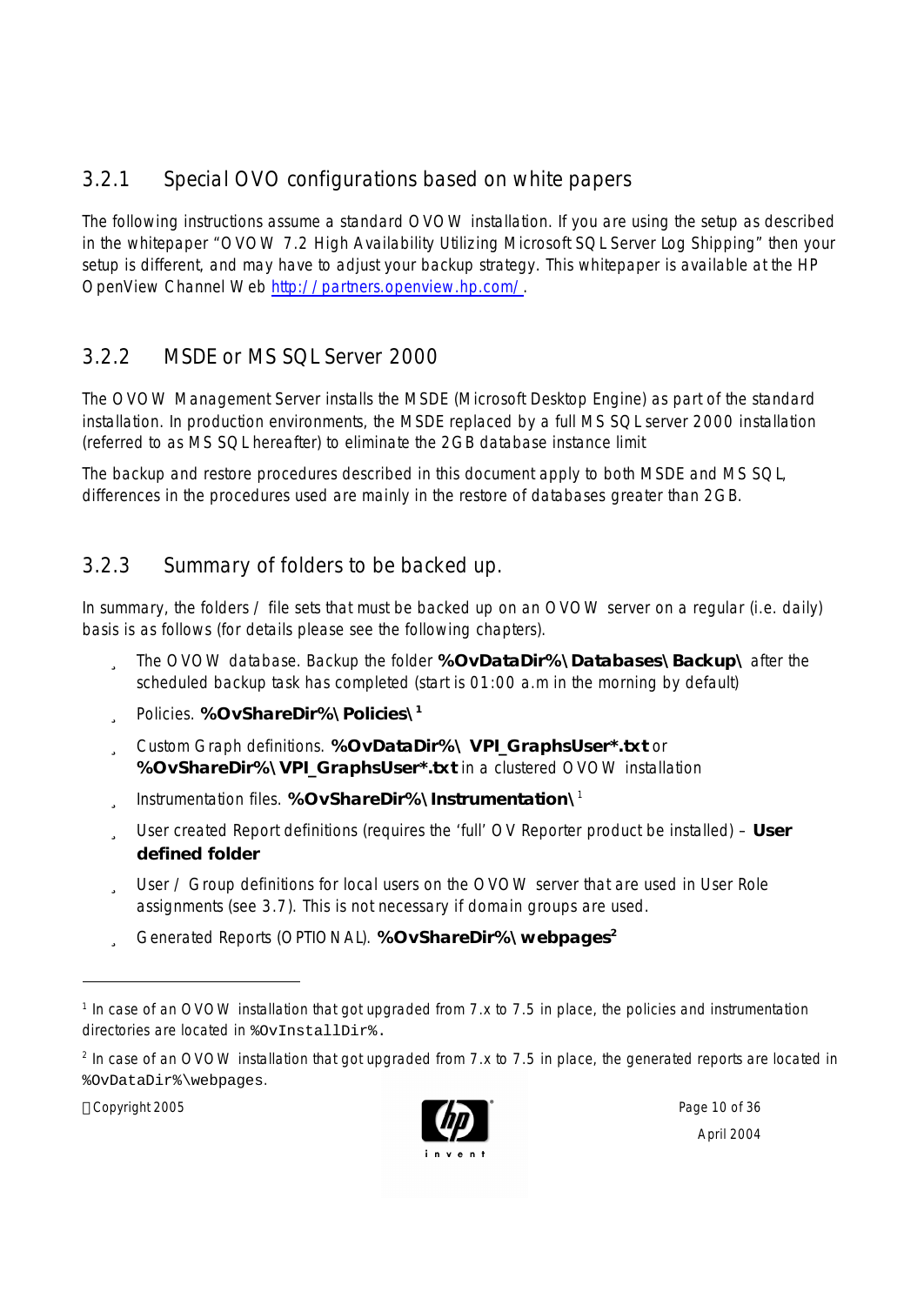- ü Exported messages (OPTIONAL). **Defined in** %OvInstallDir%\Support\DBMaint.reg
- ü Custom OVOW MMC console definitions (OPTIONAL). Default file is **%OvInstallDir%\bin\ HP OpenView Operations.msc**. Additional user defined files may exist.
- ü Reporter Database (OPTIONAL). Location depends upon user defined backup strategy for Reporter database.
- ü OVOW Patches. Required to allow a rebuild of an identical OVOW server. User defined folder.
- ü OVOW licenses. Held in the file **%Program Files%\Common Files\Hewlett-Packard\PPP\LicFile.txt** or **%OvShareDir%\HPOvLic\data\LicFile.txt** in a clustered OVOW installation
- ü OVOW database backup and message maintenance configuration. The database script folder is **%OvDataDir%\Databases\scripts\** and the message maintenance definition file is **%OvInstallDir\Support\Dbmaint.reg**

## 3.2.4 Backing up a clustered OVOW installation

On a clustered OVOW installation, the %OvSharedDir% is located on shared disk assigned to the OVOW cluster resource group. As this disk can only be accessed from the currently active node, all files system backups need to be performed on the active node.

## 3.3 Policies

Polices are stored in files in the folder **%OvShareDir%\Policies**. Modifying an existing policy or creating a new policy will create a new file in the Policies folder. The file name is the GUID (Globally Unique Identifier) representing the Version ID of a policy. The files are in a structured storage format and cannot be viewed or edited.

On the initial OVOW installation, all SPI and core policy files are created with the "last modified" date of the actual installation time and date. All files more recent than the default policies need to be backed up. Note however that if you upgraded from an older version, then your custom policies might have an older date as the default SPI and core policies, so make sure that you are really able to recover all policy files. The best way to be sure is to backup the complete policy folder.

**IMPORTANT NOTE:** Be aware that policy information is stored in the SQL databases as well as in files in the Policies folders. A valid backup requires the policy data from the "Openview" database and all policy files in the Policy folder at the same time (that is, no policy modifications are allowed between the backup of the Openview database and backup of the files in the policies folder).

Copyright 2005 **Page 11 of 36** 

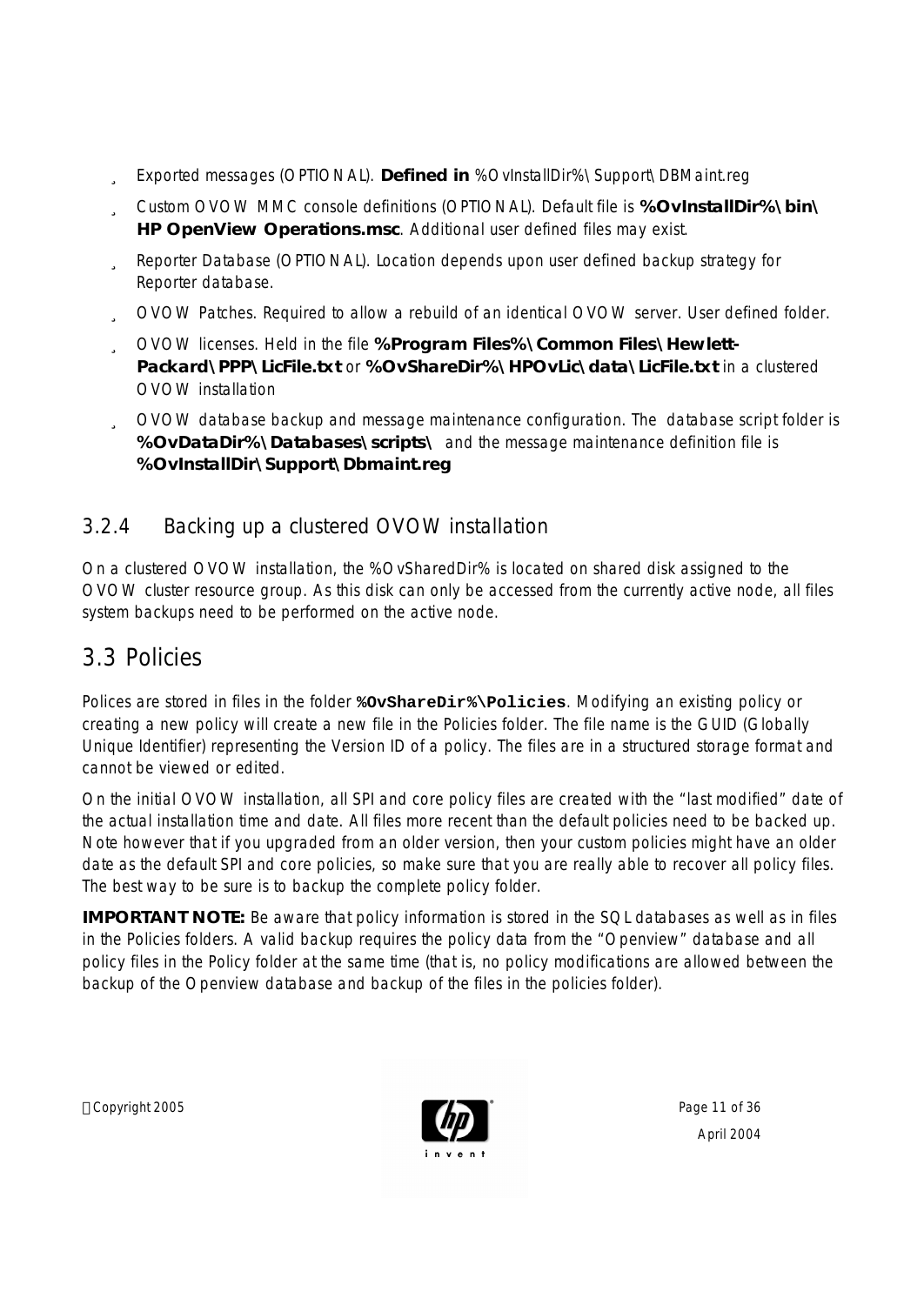## 3.3.1 Tips on backing up the policy files

A suggested procedure is to use backup software and the archive flag to backup only new or modified files. You also can use the Windows command

xcopy /m to copy newer or modified files to a destination backup folder.

## 3.4 User Created Graphs

(daily backup might not be necessary if latest versions are included in full-system backup)

Graph definitions are stored as regular files in the folder %OvDataDir%\. The files are named **VPI\_GraphsUser<name>.txt**, with <name> representing the Graph Family name. Each file may contain multiple graph definitions and categories.

On a clustered OVOW installation, the graph definitions are stored in the folder  $\gamma$ ovShareDir $\gamma$ .

## 3.5 Custom Instrumentation

(daily backup might not be necessary if latest versions are included in full-system backup)

Custom instrumentation files are any **user created** instrumentation files, which are not part of a SPI or the core product.

The files are stored in

```
%OvShareDir%\Instrumentation\<Platform>\<OS vers>\<Category> 1
```
Example:

%OvShareDir%\Instrumentation\Windows 2000\5.0\MyScripts <sup>1</sup>

Instead of a category folder, custom files may also be located in the legacy folders Action, Command, Monitor or any other subfolders.

## 3.6 User Created Report definitions

SPIs containing custom reports will automatically be reinstalled and configured with the SPI reinstallation. Any other custom reports created using OV Reporter may need to be reinstalled after the OVOW server recovery procedure has been followed. This may not be necessary if they custom Reports were included in a full system back up and, hence, were restored by the full system recovery. Please refer to the OV Reporter documentation.

Copyright 2005 **Page 12 of 36** Page 12 of 36

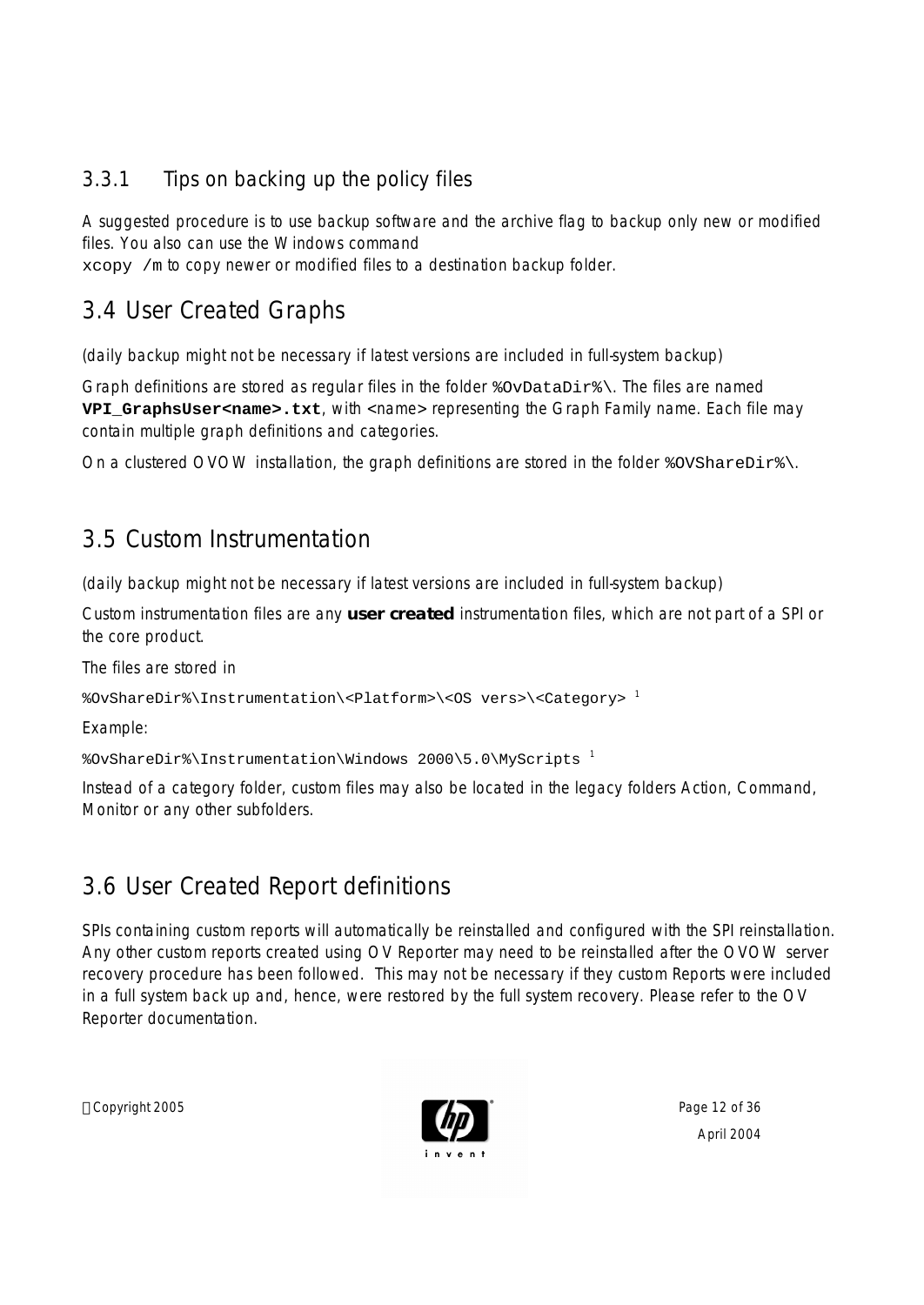# 3.7 Group membership

Incase of a local setup of the OVOW user groups, write down which users belong to the groups HP-OVE-OPERATORS and HP-OVE-ADMINS on the OVO for Windows management server. These group memberships will need to be recreated manually unless they will be restored as part of a full system recovery (from a complete server image backup).

If you used domain user groups during the OVOW installation, there is no need to backup the group membership information from the management server.

# 3.8 Reports (optional)

Generated reports are stored in the %OvShareDir<sup>®</sup> \webpages directory<sup>2</sup>. To backup the generated reports, backup the complete directory including subfolders.

# 3.9 Exported Messages (optional)

The default setting of the OVOW server is to delete messages in the acknowledged message browser after 30 days. It is also possible to export the message into a CSV (Comma Separated Value) files. The setting is customizable via a registry key; a set of sample registry settings is available in the file %OvInstallDir%\Support\DBMaint.reg.

If you require to backup the downloaded messages, e.g. for custom reporting on messages, make sure that these files are included in the backup procedure.

# 3.10 Custom OVOW console MMC definitions (optional)

By default the OVOW server includes only one OVOW console MMC definition file - %OvInstallDir%\bin\HP OpenView Operations.msc

Reconfiguring your setting in this single file is not complex or time consuming but you may wish to back up the file as part of your daily backup.

If you have created additional OVOW console MMC configuration files for specific users then these files will have been saved in a location that you have explicitly selected – a common choice being

Documents and Settings\<UserName>\Desktop

A backup of these files will save time when recovering the OVOW server, particularly if you have a number of these files – such as when multiple users are allowed to connect to the OVOW server using Terminal Services to run the OVOW console.

Copyright 2005 **Page 13 of 36** Page 13 of 36

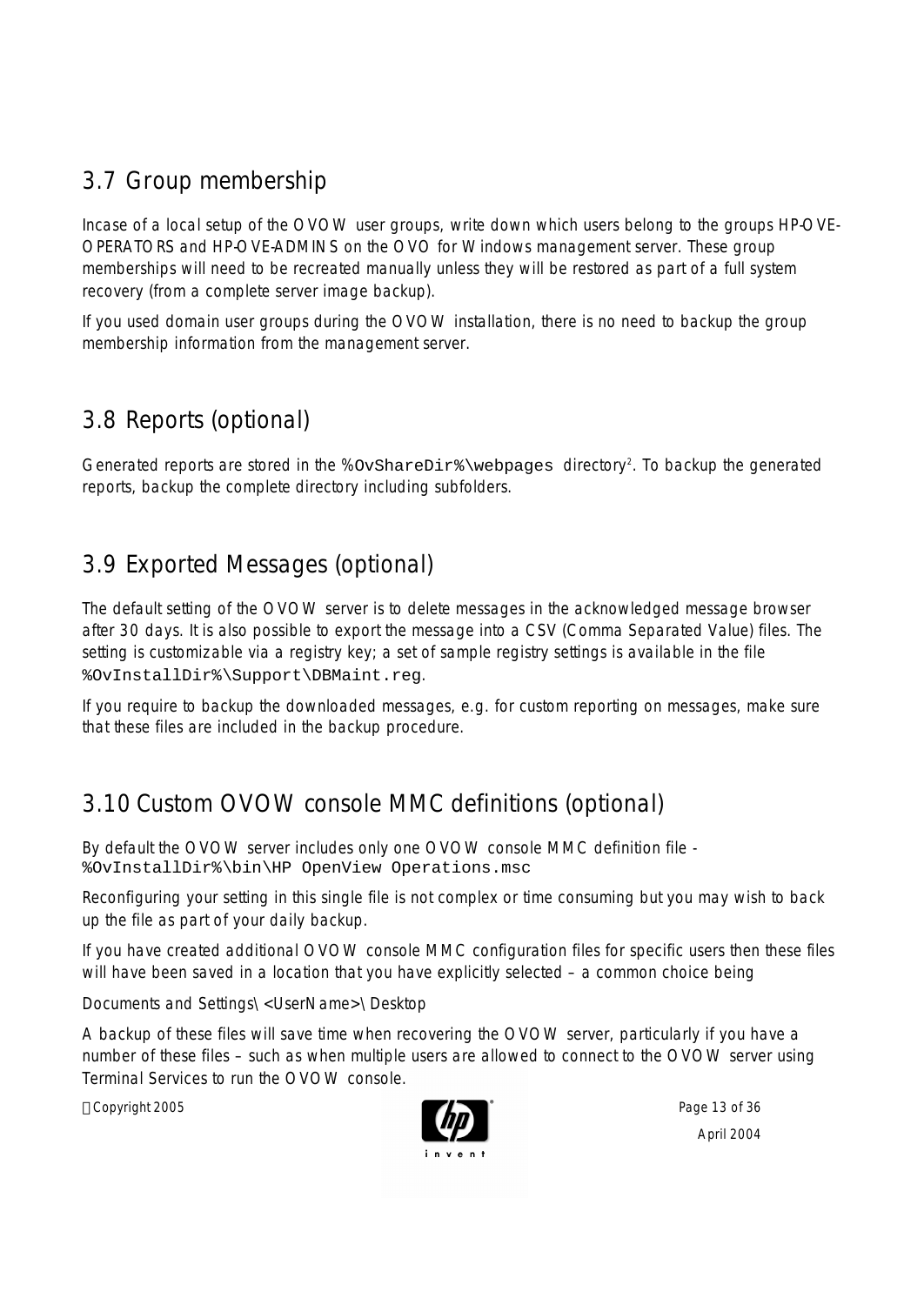In most cases the OVOW console MMC configuration files will reside on the systems that host the OVOW 'remote' console. Consideration of the backup strategy for these files should be part of a full disaster recovery plan – although in many cases, recreating the console definitions is a simple option.

## 3.11 OVOW Patches

To successfully recover your OVOW server, you must start by recreating an identical OVOW installation with the same patch level. In some cases patches may be superceded by new patches and will then no longer be available on the hp support web page. Therefore you should include the patch files (OVOW\_xxxxx.exe) in your backup to ensure that you have the relevant patch files when you need to recreate your system.

You can use vpstat -p to get a list of all currently installed patches. You can also include this information into your backup by redirecting the output to a file (Use  $v$ pstat –p >vpstat.out. Then include vpstat.out in your backup). This will allow you to check if you have recreated a system with the exact same patch level.

## 3.12 Licenses

All licenses are stored in the file

%Program Files%\Common Files\Hewlett-Packard\PPP\LicFile.txt

On a clustered OVOW installation the licenses are stored in the file

%OvShareDir%\HPOvLIC\data\LicFile.txt

# 3.13 OVOW configuration files (optional)

#### 1) Database backup and maintenance files

If you have modified the OVOW server database backup scripts or database maintenance definitions then you should back up the database server scripts and maintenance definition file

- q %OvDataDir%\Databases\scripts
- q %OvInstallDir\Support\Dbmaint.reg
- 2) Message action server configuration files

The message action server configuration files for message forwading is stored in the directory

q %OvShareDir%\conf\MsgActSrv

Copyright 2005 **Page 14 of 36** 

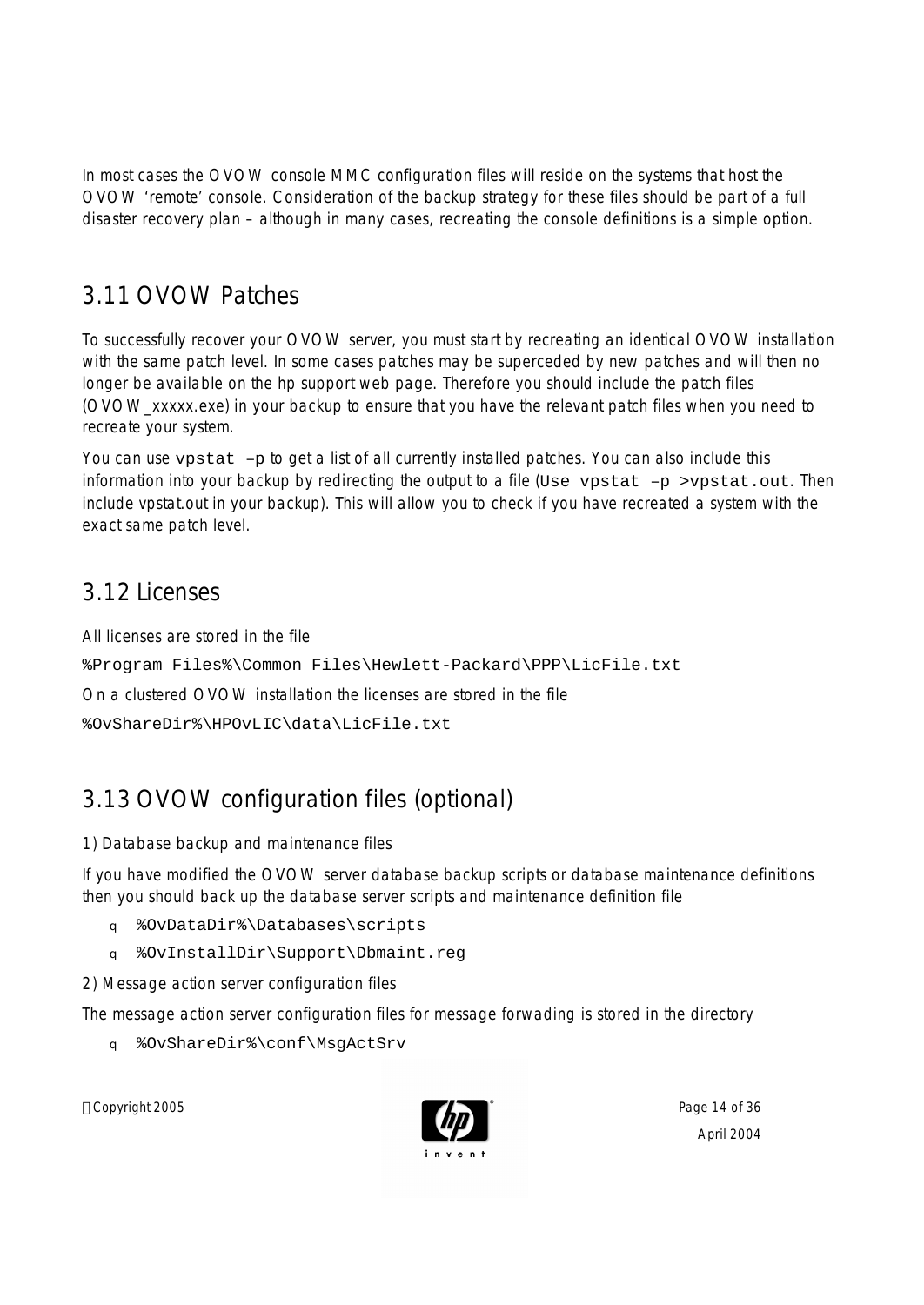## 3.14 Databases

The MS SQL Instance OVOPS is the core data repository of the OVOW Managements server and the Reporter component. It is also shared by other OpenView products, which create other databases in the OVOPS instance.

If MSDE is used as the OVOW database, the full database instance name is ".\OVOPS". Incase of a remote MS SQL database it is "<servername>\OVOPS". If the MS SQL database is clustered, the instance name is "<virtual sql servername>\OVOPS".

### 3.14.1 SQL DB "Openview"

If MSDE is used a default OVOW installation creates an automatic online backup every night at 1:00 am to the folder

%OvDataDir%\Databases\Backup\

- openview.dat\_bak
- openview.log\_bak

Schedule time and destination can be changed easily (see 3.15 Procedures and tips on backing up the OVOW databases). It's also possible to start a backup manually.

### 3.14.2 SQL Database "Reporter"

This database does not have a default backup job configured. To provide a complete backup strategy, you need to create a backup job for the Reporter runtime data. Be aware that the Reporter database may grow fairly large depending on the number of managed nodes and the amount of collected data per managed node.

## 3.15 Procedures and tips on backing up the OVOW databases

The following scripts are located in %OvDataDir%\Databases\scripts. Additional information about these scripts is available in the online-help.

### 3.15.1 "do.bat" wrapper

This is a wrapper for executing the other SQL scripts. It assumes a blank 'sa' password (not recommended). You can modify the script in three different ways:

Copyright 2005 **Page 15 of 36** Page 15 of 36

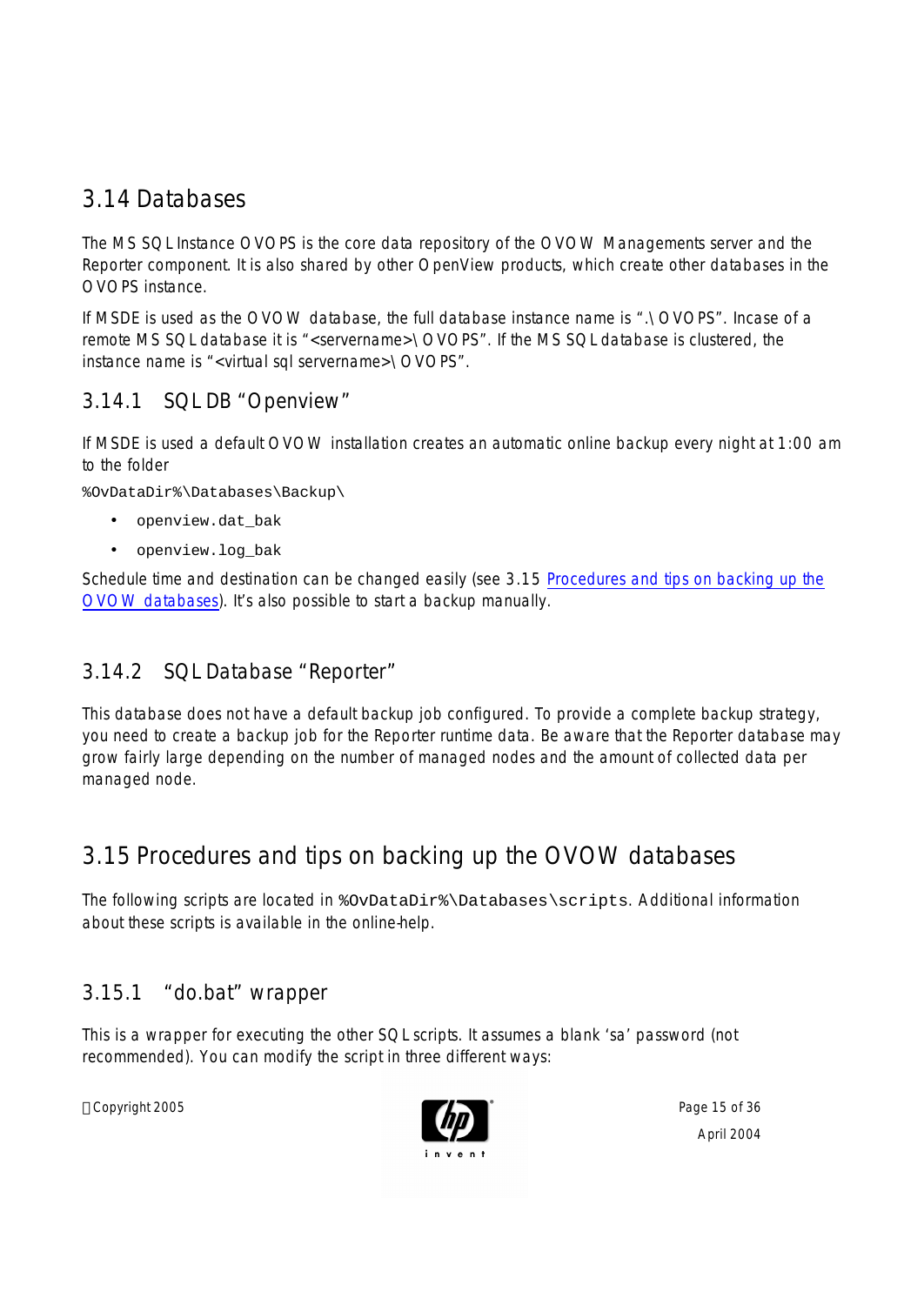- 1. Use **osql -S<instance name> -E -i %1** The –E option specifies that the NTLM authentication should be used. This change requires that a local Administrator starts the script.
- 2. Use **osql -S<instance name> -Usa -n -i %1** The script will prompt you for the 'sa' password each time it is executed.
- 3. Use **osql -S<instance name> -Usa –P<sa password> -n -i %1** Specify the correct password in the do.bat script. **This is not recommended as everyone with read access to do.bat can read the password.**

<Instance name> has to be replaced with the full database instance name as described in 3.14 Databases.

The usage of the do.bat script is: do.bat <script.sql>

## 3.15.2 Backup and restore related SQL scripts

NOTE: Modification to these scripts require basic knowledge of the MS SQL command language:

- create\_backupjob.sql: This script defines the backup job 'OVO\_BackupJob1' as a stored procedure. You can modify this script if you want to specify a different destination for the backup files. If this file has been changed, you need to delete the existing schedule (delete\_backupjob.sql) and reschedule (sched\_backup.sql).
- sched\_backup.sql: Defines the backup schedule (time and frequency) for 'OVO\_BackupJob1'. Default is daily at 1am.
- delete\_backupjob.sql: Delete backup schedule for 'OVO\_BackupJob1'
- backup\_now.sql: Executes the job 'OVO\_BackupJob1' immediately
- check4pr.sql: Stored procedure to check, prior to restore, if there any processes attached to the Openview database.
- killproc.sql: Stored procedure to terminate any processes attached to the Openview database (usage only prior to restore)
- restore\_openview.sql: SQL script to restore the "Openview" database from the backup

## 3.15.3 Backup the Openview Database

In case of a local MSDE database there is already a preconfigured backup job for the openview database. See 3.14.1.

If MS SQL is used as database, the administrator has to setup the backup job on his own.

Copyright 2005 **Page 16 of 36** Page 16 of 36

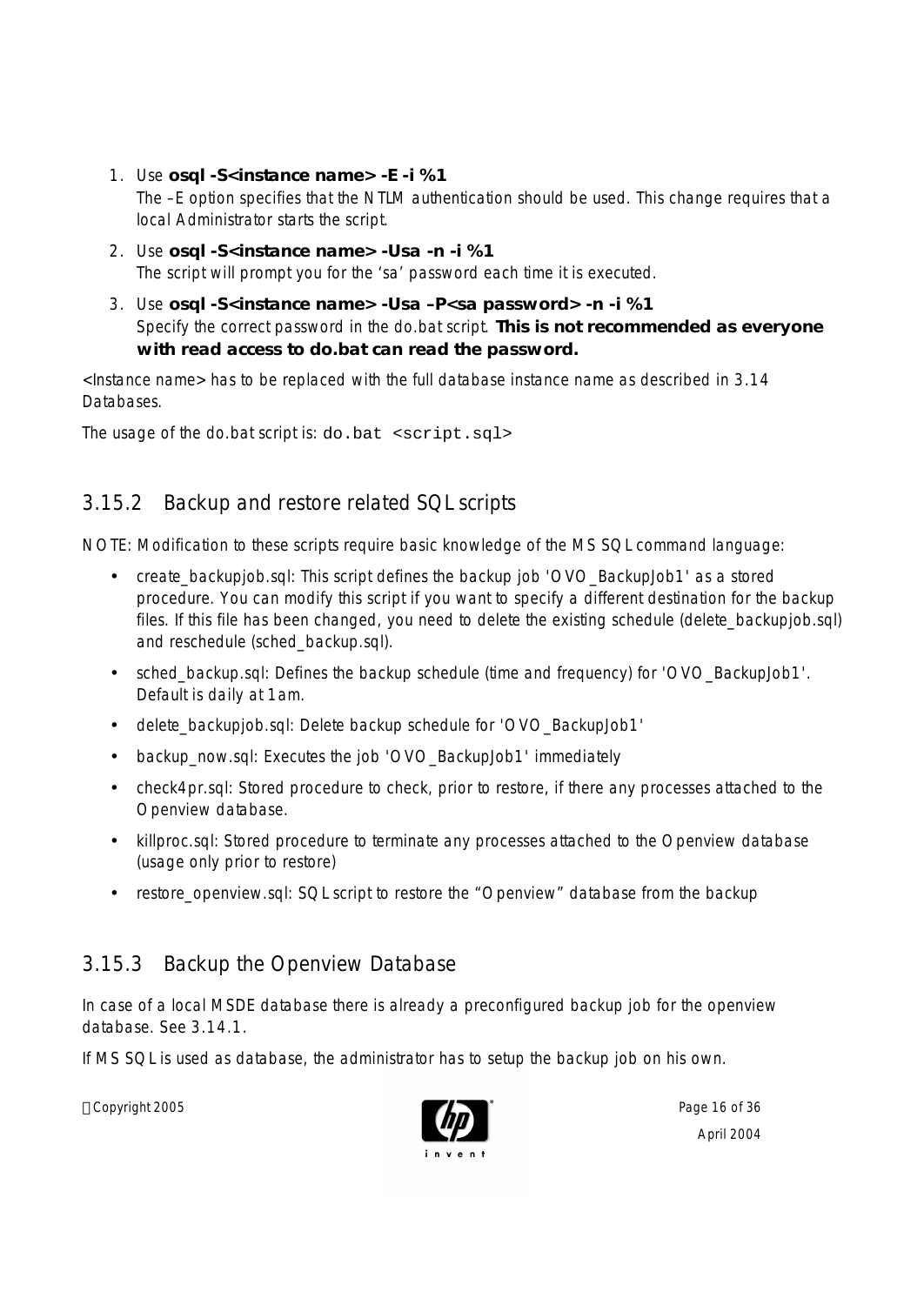## *Creating an automatic backup job*

The SQL script %OvDataDir%\databases\scripts\create\_backupjob.sql can be used to setup the automatic backup job. By default, the backup files are created in the directory %OvDataDir%\databases\backup. If you want to use a different directory you have to edit the lines containing the destination of the backup files:

- @command = 'BACKUP DATABASE OpenView to disk = ''f:\backup\db\openview.dat\_bak'' WITH INIT',
- @command = 'BACKUP LOG OpenView to disk = ''f:\backup\db\openview.log\_bak'' WITH INIT',

You have to ensure that the defined destination directory exists on the machine running MS SQL and is accessible by it. Be aware that on a clustered database, the backup files are always created on the machine currently running the MS SQL.

To setup the backup job, execute the following command:

%OvDataDir%\databases\scripts\do.bat create\_backupjob.sql

You may also change the default schedule of the backup job by editing the file %OvDataDir%\databases\scripts\sched\_backup.sql followed by the execution of %OvDataDir%\databases\scripts\do.bat sched\_backup.sql

**Important Note:** Any modifications of the openview database backup jobs require that you at first delete the existing backup job with the following command:

%OvDataDir%\databases\scripts\do.bat delete\_backupjob.sql

before you recreate it with the command

%OvDataDir%\databases\scripts\do.bat create\_backupjob.sql

**Important Note:** Do not forget to do a backup of the created backup files.

## *Starting the backup job manually*

If you want to execute the backup job immediately, you can trigger this with the command %OvDataDir%\databases\scripts\do.bat backup\_now.sql

Copyright 2005 **Page 17 of 36** 

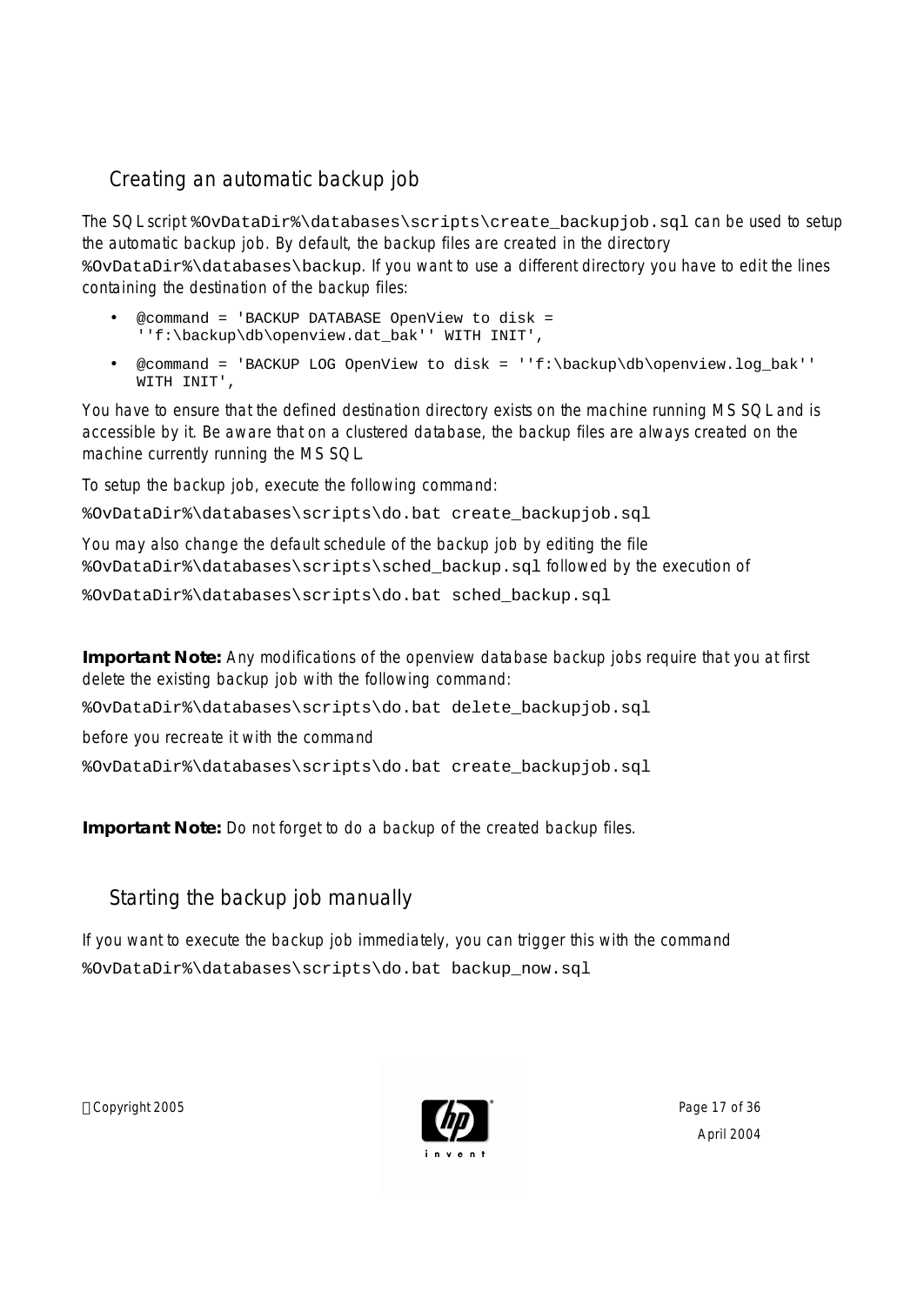### 3.15.4 recovery.bat script

This script resets the user login into the Openview database after a restore. Like the do.bat this script assumes an empty 'sa' password. Before running this script, please edit it as described for the do.bat script.

### 3.15.5 Backup the Reporter Database

### *Manual Backup*

The default Reporter database (created by the Reporter Lite functionality in a default OVOW installation) includes 'transitory' data that is automatically managed by the Reporter Lite installation. Old data is automatically removed from the database on an ongoing basis – with the generated reports folder providing reference to the data in the form of published reports. If you choose to not back up the Reporter database the main impact is that, after recovering your OVOW server, some limited report data will be lost – this will mean that weekly reports cannot be generated until Reporter Lite has built up some history. This is not a significant issue so you may choose to NOT back up the Reporter Lite database.

However, if you have installed a full version of OV Reporter then your reporter database WILL contain a much more significant history of the data form the managed systems and you SHOULD back up the database. NOTE that this backup may take some time to complete as the Reporter database can grow to be quite large.

For details see the online help.

MSDE: Open a command prompt and run osql -S<instance name> -Usa -P<sa password> MS SQL Server full version: use the tool isqlw

Enter the password for the sa user when prompted for a password.

Certain defaults have been chosen in the following example. You may be required to change the directory name or user name. Enter the following commands:

```
USE reporter
go
BACKUP LOG reporter WITH TRUNCATE_ONLY
go
EXEC sp_addumpdevice 'disk', 'Reporter_BKUP',
'C:\Program Files\HP OpenView\Data\Databases\backup\Reporter_1.bak'
go
BACKUP DATABASE reporter TO Reporter_BKUP WITH INIT, STATS
go
EXEC sp_dropdevice 'Reporter_BKUP'
go
```
Copyright 2005 **Page 18 of 36** Page 18 of 36

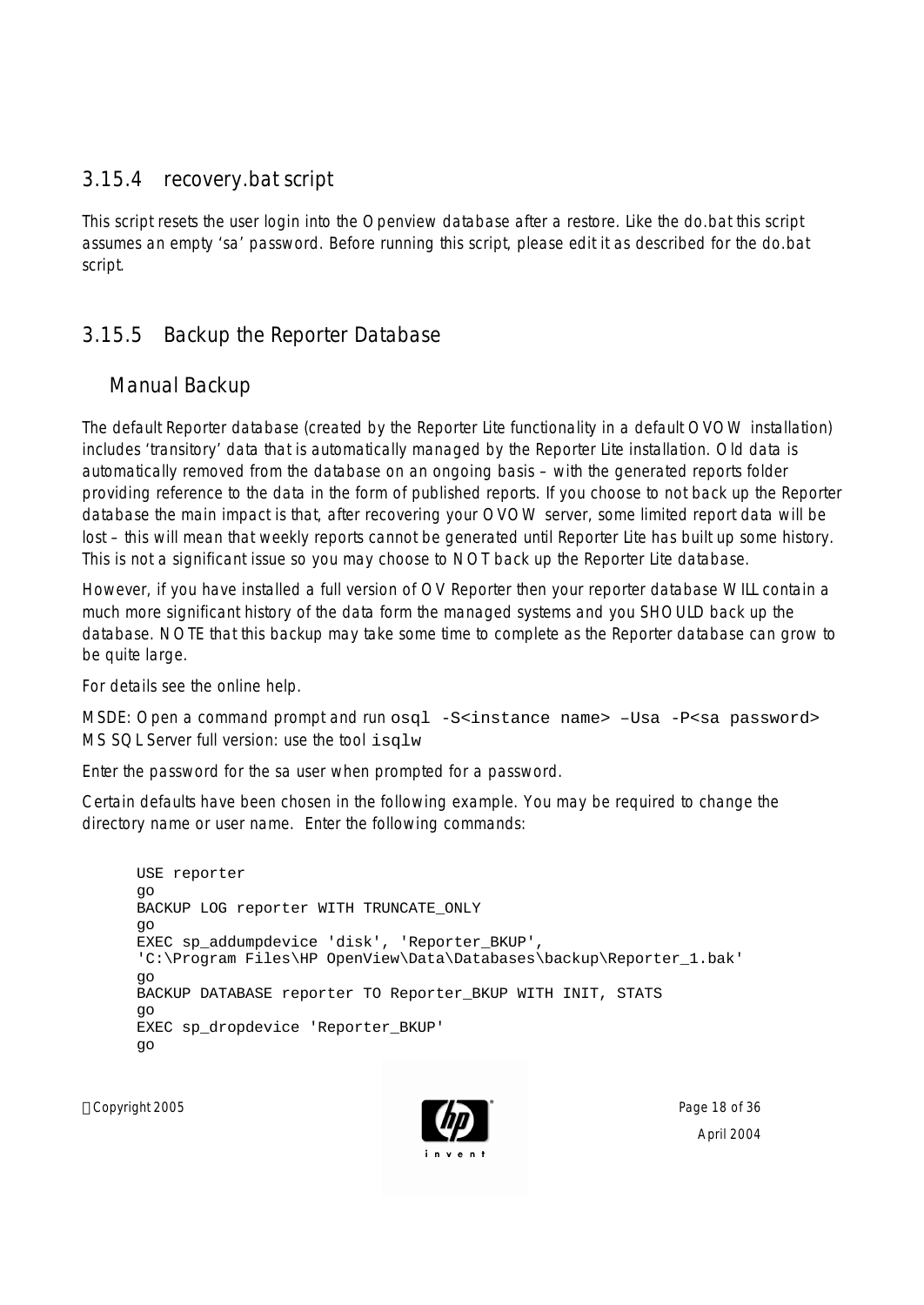Here's how your output should look like (above commands are in bold):

```
1> USE reporter
2> go
1> BACKUP LOG reporter WITH TRUNCATE_ONLY
2> go
1> EXEC sp_addumpdevice 'disk', 'Reporter_BKUP',
2> 'C:\Program Files\HP OpenView\Data\Databases\backup\Reporter_1.bak'
3> go
(1 row affected)
'Disk' device added.
1> BACKUP DATABASE reporter TO Reporter_BKUP WITH INIT, STATS
2> go
11 percent backed up.
20 percent backed up.
30 percent backed up.
40 percent backed up.
51 percent backed up.
61 percent backed up.
70 percent backed up.
80 percent backed up.
90 percent backed up.
Processed XXX pages for database 'reporter', file 'reporter_dat' on 
file 1.
100 percent backed up.
Processed 1 pages for database 'reporter', file 'reporter_log' on file 
1.
BACKUP DATABASE successfully processed XXX pages in X.XXX seconds (X.XXX
MB/sec).
1> EXEC sp_dropdevice 'Reporter_BKUP'
2> go
Device dropped.
```
Now the backup files are created in the file system and can be backed up.

## *Scheduled Backup*

No out-of-the-box scripts are provided. A scheduled backup can be implemented by customizing copies of the scripts used for the "Openview" database.

## 3.16 What's not included in the backup

**Temporary files / queue files**

Some data (messages/action responses) of the OVO server is temporarily stored in queues or buffer files. The amount of data in such files is normally quite small, as this data is stored in the DB as soon as possible.

The procedures described above do not save such temporary data that is processed by the management server during the backup.

**OVO agent on management server**

Copyright 2005 Page 19 of 36

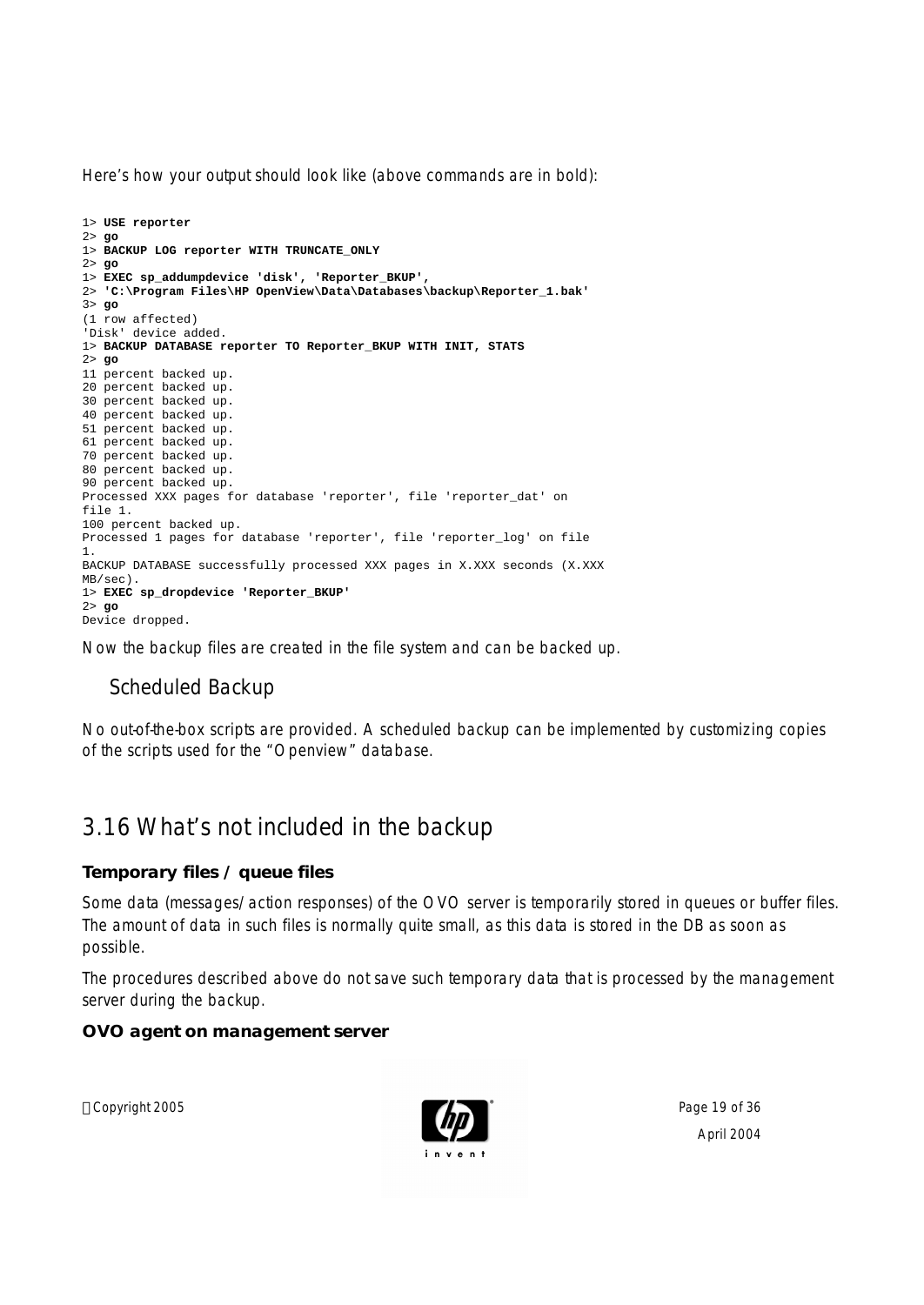The operations agent on the management server is used in scenarios where messages are forwarded to external applications, like Service Desk or another OVO management server. The procedures described above do not save any of these unprocessed messages that are not yet forwarded.

Copyright 2005 **Page 20 of 36** 

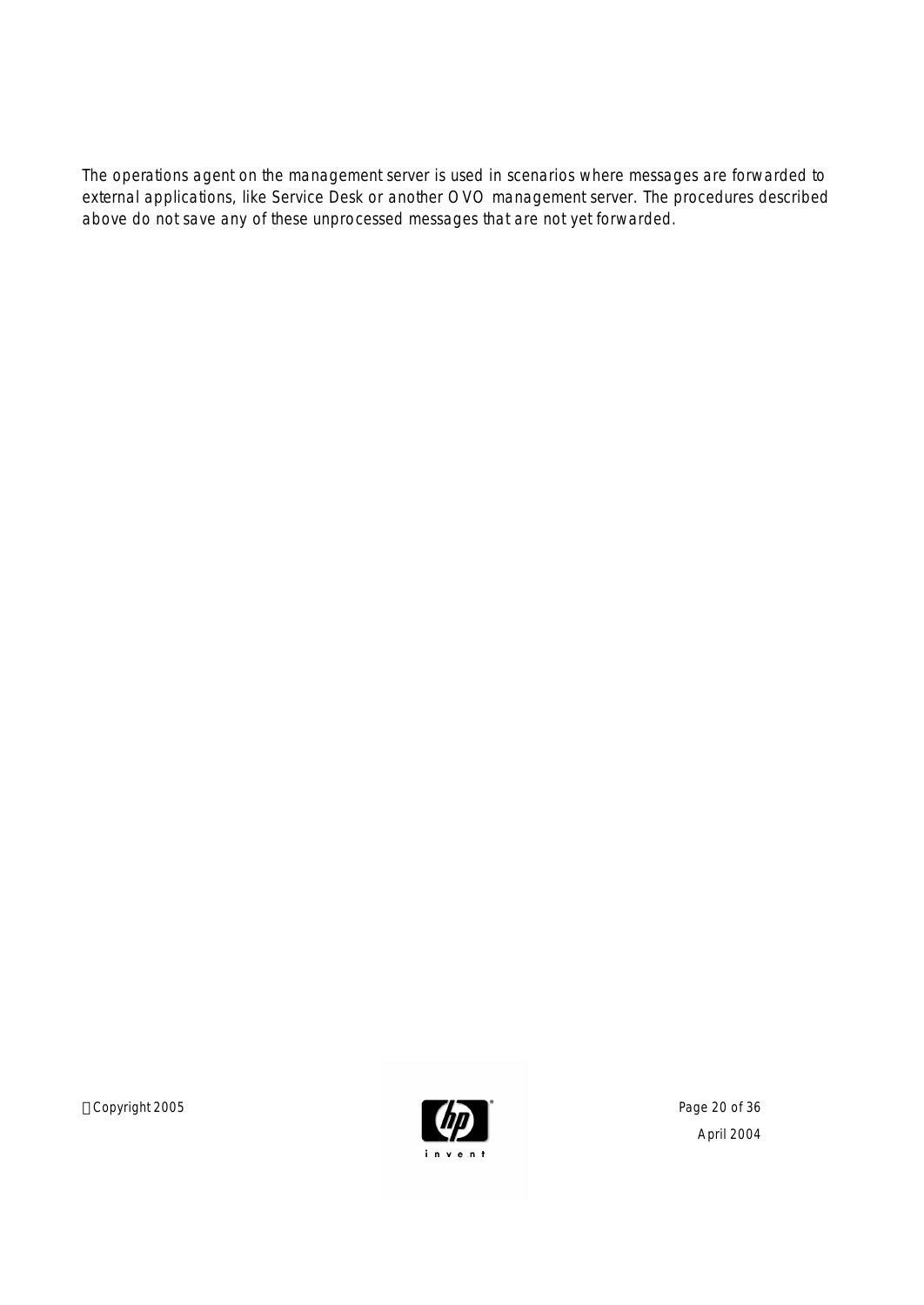# 4 Restore using the same domain/hostname/IP address

The steps involved in recovering an OVOW server are described below – some of these steps are not required if you recover from a full backup / image. In summary you need to:

- q Build a new server, either by restoring a backup image or by installing a new instance of the OVOW server software on a suitable server.
- q Restore the OVOW database and (optionally) the Reporter database from your backup.
- q Restore required data structures Policy folder, Instrumentation folder, custom graphs.
- q Restore other, optional, data structures such as the OVOW license file, modified configuration files and custom OVOW MMC console definitions etc.
- q Recreate user and group membership information.
- q Reset the AgentId of the OVO agent on the OVOW management server
- q Verify that your restored system functions correctly

## 4.1 Building a new OVOW server - Re-image or Re-install

Re-image

• Do a full-system restore using your backup solution

Or re-install

- Configure Computer name, FQDN (Fully Qualified Domain Name) and IP addresses identical to the failed system.
- Join the same Windows Domain prior to installing OVOW (if applicable).
- Install OVOW from the original distribution media, including exactly the **same SPIs** and the **same patch level** (no superceding patches!). It is also required to **select the same OVOW program and data location** as on the failed system.
- If full MS SQL Server 2000 was used in the original setup instead of MSDE, the new installation has to use it too. Otherwise restoring of database bigger than 2GB will fail.
- When prompted for the HP-OVE-Group and HP-OVE-User names and password, use the same accounts and password as before. The same applies to the HP-OVE-ADMINS and HP-OVE-OPERATORS groups
- After the reboot bring up the OVOW Console and check the installation (e.g. generate a couple of test messages via Openview Tools -> Test Tools). Exit the Console.

Copyright 2005 **Page 21 of 36** Page 21 of 36

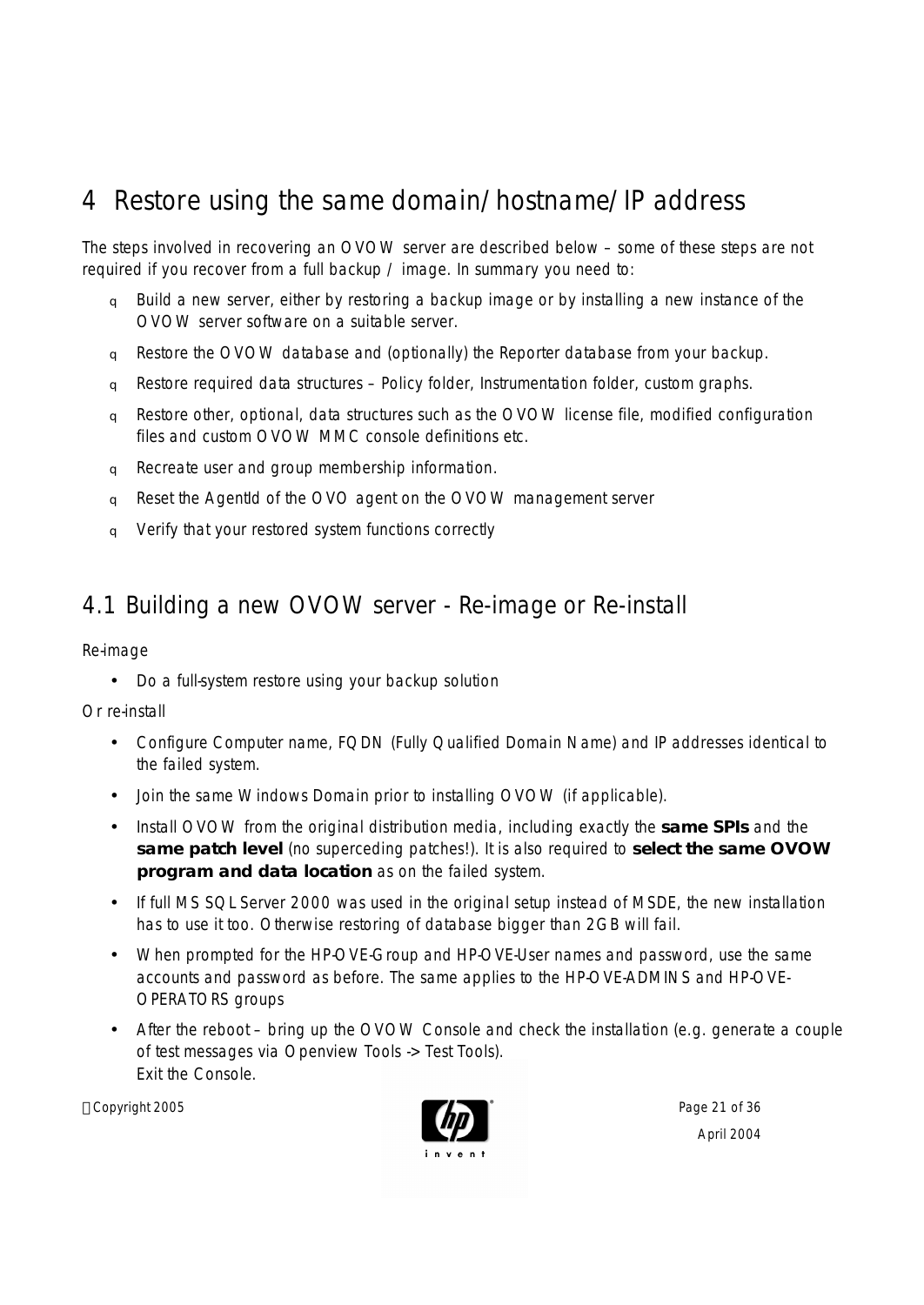## 4.2 Restoring the OVOW database

### 4.2.1 Stop OVOW Management Server and agent processes

Close all open consoles first, before starting to restore the OVOW database.

IMPORTANT: The restore procedure requires that the WMI service is stopped and remains stopped until the recovery is complete. System management tools, such as Compaq Insight Manager and the OVO agent itself attempt to restart WMI automatically. Make sure that these tools are stopped while restoring the DB.

- Stop all services and processes using vpstat  $-3$  -r STOP
- User the service control panel (Services.MSC) to stop the Windows Management Instrumentation service. Note that there is a second service called "Windows Management Instrumentation Driver Extensions" – you do not need to stop this service (in fact you can not stop it, the system disallows this). Alternatively you can use the command net stop winmgmt to stop the WMI service.

### 4.2.2 Restore the Openview Database

Restore the backup files for the OVOW database backup to the same folder that they were generated in on the failed OVOW server. By default this is %OvDataDir%\Databases\Backup\.

(Excerpt from the Online Help)

- Modify the files do.bat and recovery.bat (see 3.15 Procedures and tips on backing up the OVOW)
- If MSDE is used as database, start the MSSQL\$OVOPS service again. Otherwise make sure the MS SQL Server instance is running.

In the folder %OvDataDir%\Databases\scripts run

```
Copyright 2005 Page 22 of 36
      • do check4pr.sql 
      Sample output: 
             There are no processes accessing the openview database
             no action is taken
     • do killproc.sql (if required)
     do restore openview.sql
      Sample output: 
             There are no processes accessing the openview database
             no action is taken
             Deleting database file 'E:\Program Files\HP OpenView\Data\Databases\role.ndf'.
             Deleting database file 'E:\Program Files\HP
             OpenView\Data\Databases\msgaction_idx.ndf'.
             Deleting database file 'E:\Program Files\HP
             OpenView\Data\Databases\msgaction_dat.ndf'.
             Deleting database file 'E:\Program Files\HP OpenView\Data\Databases\pmad.ndf'.
             Deleting database file 'E:\Program Files\HP OpenView\Data\Databases\store.ndf'.
```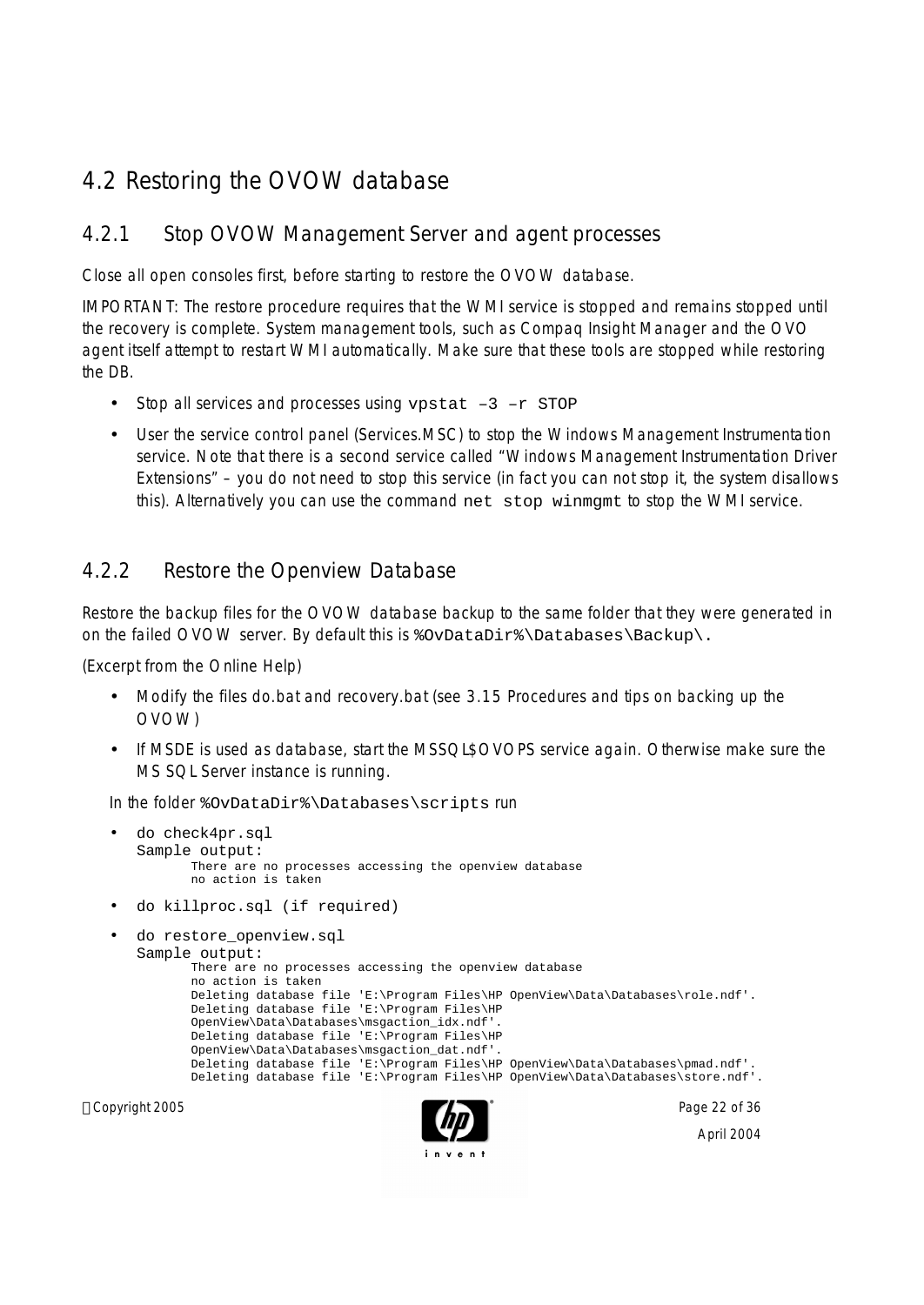```
Deleting database file 'E:\Program Files\HP
OpenView\Data\Databases\openview_log.ldf'.
Deleting database file 'E:\Program Files\HP
OpenView\Data\Databases\openview.mdf'.
Processed 184 pages for database 'openview', file 'Pri_dat' on file 1.
Processed 1352 pages for database 'openview', file 'Store_dat' on file 1.
Processed 408 pages for database 'openview', file 'Pmad_dat' on file 1.
Processed 616 pages for database 'openview', file 'MsgAction_dat' on file 1.
Processed 56 pages for database 'openview', file 'MsgActionIdx_dat' on file 1.
Processed 24 pages for database 'openview', file 'Role_dat' on file 1.
Processed 1 pages for database 'openview', file 'Openview_log' on file 1.
RESTORE DATABASE successfully processed 2641 pages in 9.734 seconds (2.221
MB/sec).
Processed 4566 pages for database 'openview', file 'Openview_log' on file 1.
RESTORE LOG successfully processed 4566 pages in 13.405 seconds (2.790 MB/sec).
```
#### • recovery.bat

Sample output:

>osql -Usa –P<pw> -S.\OVOPS -b -dopenview -Q"sp\_change\_users\_login Update\_One, 'ovms\_admin', 'ovms\_admin'"

The number of orphaned users fixed by updating users was 0.

>osql -Usa -P<pw> -S.\OVOPS -b -dopenview -Q"sp\_change\_users\_login Update\_One, 'ovdb\_user', 'ovdb\_user'"

The number of orphaned users fixed by updating users was 0.

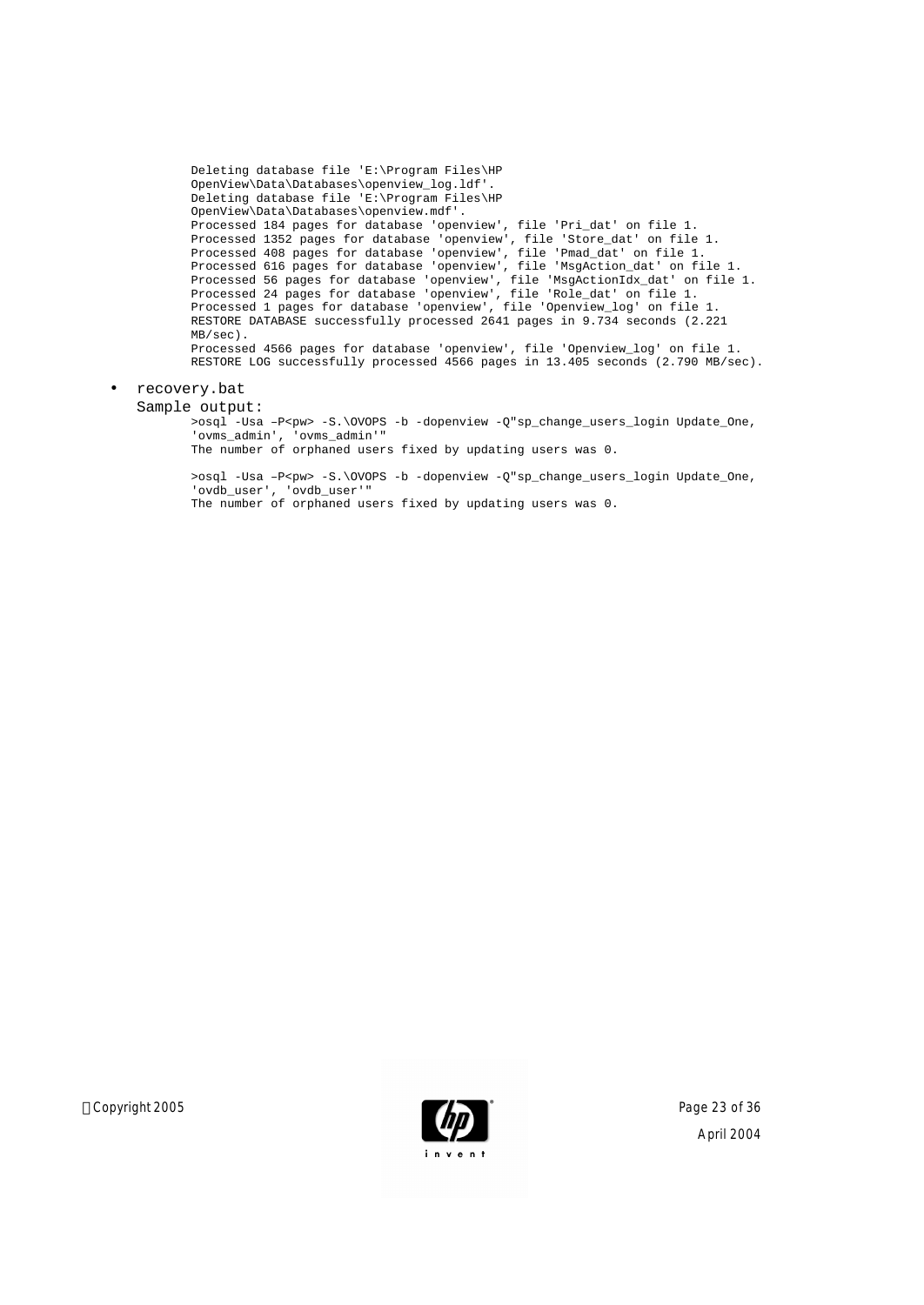### 4.2.3 Restore the Reporter Database (Optional)

(Excerpt from the Online Help)

- Make sure no other application is accessing the reporter Database (e.g. Repcrys.exe)
- Stop the reporter service

Manual Restore:

• If you are running OVOW with MSDE, open a command prompt and run osql –S<instance name> –Usa –P<sa password> If you are running OVOW with MS SQL Server full version, use the tool isqlw

Enter the password for the sa user when prompted for a password. Enter the following commands:

```
USE master
RESTORE DATABASE reporter FROM
DISK='C:\Program Files\HP OpenView\Data\Databases\backup\Reporter_1.bak'
WITH RECOVERY, REPLACE, STATS
go
```
Here's how your output should look like (above commands are in bold):

```
1> USE master
2> RESTORE DATABASE reporter FROM
3> DISK='C:\Program Files\HP OpenView\Data\Databases\backup\Reporter_1.bak'
4> WITH RECOVERY, REPLACE, STATS
5> go
11 percent restored.
20 percent restored.
30 percent restored.
40 percent restored.
51 percent restored.
61 percent restored.
70 percent restored.
80 percent restored.
90 percent restored.
100 percent restored.
Processed 496 pages for database 'reporter', file 'reporter_dat' on file 1.
Processed 1 pages for database 'reporter', file 'reporter_log' on file 1.
RESTORE DATABASE successfully processed 497 pages in 1.909 seconds (2.128
MB/sec).
```
After restoring the database successfully you have to link the reporter database user 'openview' to the corresponding SQL Server login name.

Enter the following command at the osql prompt:

```
USE reporter
go
sp_change_users_login Update_One, 'openview', 'openview'
go
```
Here's how your output should look like (above commands are in bold):

Copyright 2005 Page 24 of 36

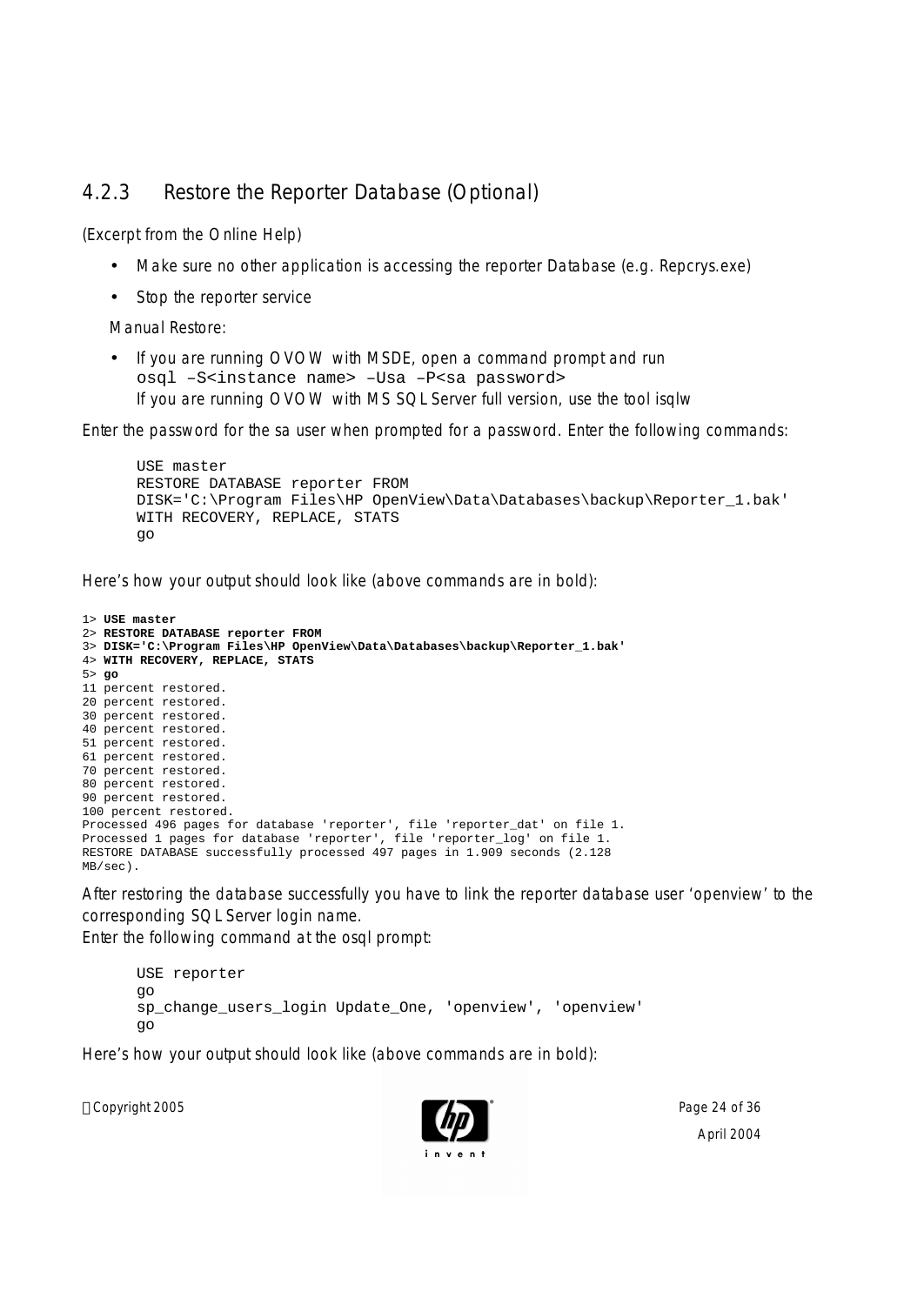1> **USE reporter** 2> **go** 3> **sp\_change\_users\_login Update\_One, 'openview', 'openview'** 4> **go** The number of orphaned users fixed by updating users was 0.

# 4.3 Restore other required configuration data

Restore all the other files that you saved in your partial backup, including

- Restore Policy files you can overwrite existing files<sup>3</sup>
- Restore any custom instrumentation files $3$
- Restore custom graph definitions

## 4.4 Restore other, optional, data structures

If you recovered your new OVOW server from a full backup or image then these files should have been restored. If you built a new OVOW server then you will need to restore:

- The OVOW license file %Program Files%\Common Files\Hewlett-Packard\PPP\LicFile.txt Or %OvShareDir%\HPOvLIC\data\LicFile.txt On a clustered installation.
- Customized OVOW configuration files such as custom database backup definitions and Dbmaint.reg settings. NOTE you will need to APPLY the Dbmaint.reg file (use Explorer to 'run' the Dbmaint.reg file) to the registry of the new server if you did not recover the registry from the old server as part of a full restore of a server image.
- Custom reports.
- Custom OVOW console MMC definitions.
- Message action server message forwarding configuration.
- Generated reports.<sup>4</sup>

Copyright 2005 **Page 25 of 36** Page 25 of 36



<sup>&</sup>lt;sup>3</sup> In case that an image that got upgraded from 7.x to 7.5 in place got restored, the policies and instrumentation directories need to be restored to  $\overline{\text{covInstallDir}}}$ . In all other cases to  $\overline{\text{covShareDir}}$ .

<sup>&</sup>lt;sup>4</sup> In case that an image that got upgraded from 7.x to 7.5 in place got restored, the generated reports need to be restored to %OvDataDir%\webpages. In all other cases to %OvShareDir%\webpages.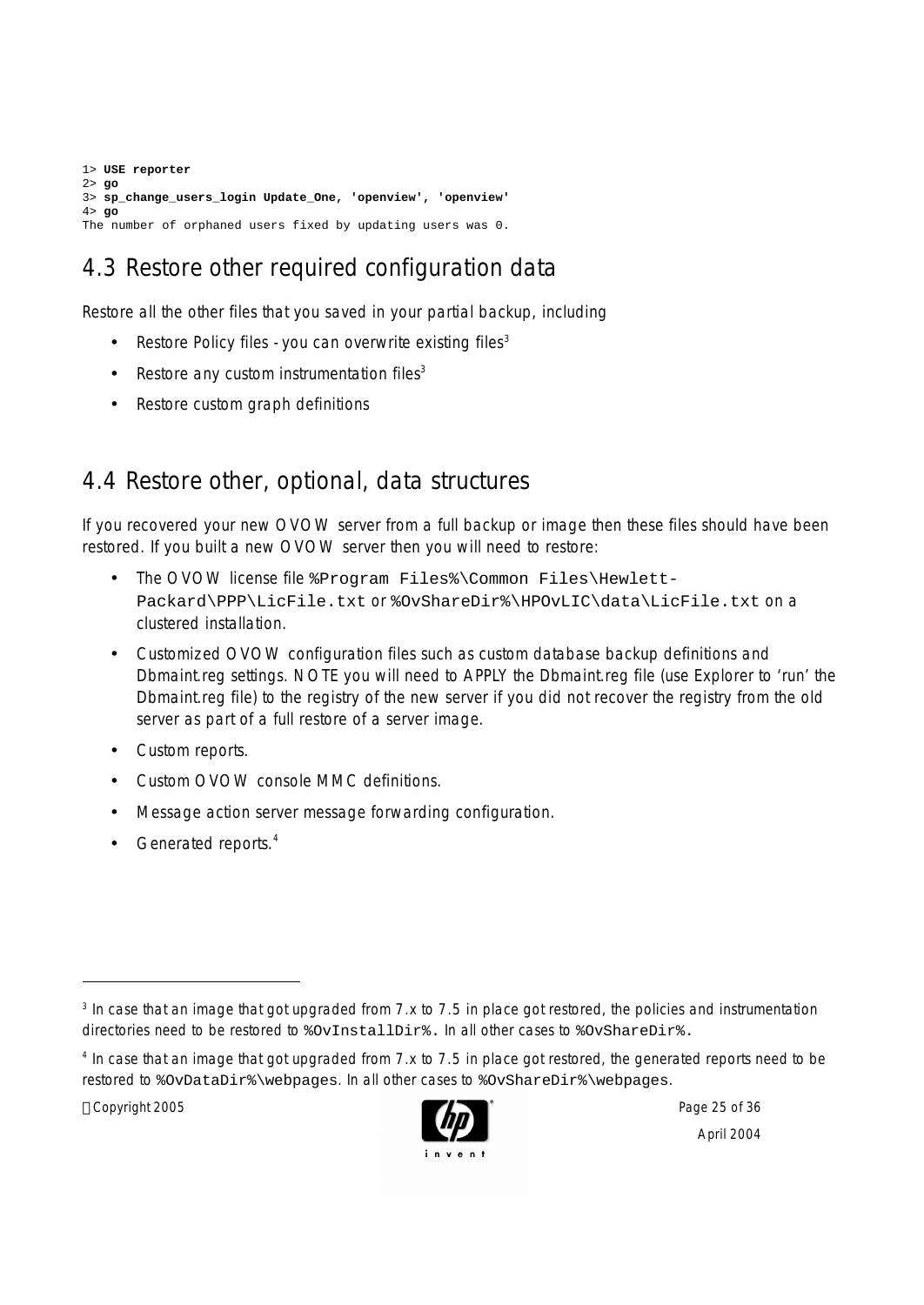## 4.5 Restore Group membership

If local user groups were used during the OVOW installation, it needs to be restored. The user role information is stored in the database, but the general group membership regarding the HP-OVE-OPERATORS and HP-OVE-ADMINS group is stored in the local security database (SAM) of Windows.

This group membership has to be restored manually if not restored using a full-system restore: Use the list you created in 3.7 to recreate the correct groups again.

The user roles restored from the original server will still refer to the old users. These users can connect to the new server using remote consoles and they will get the appropriate user rights.

If domain user groups were selected during the OVOW installation, there is no need to restore the group membership information on the management server.

## 4.6 Restart OVOW server

• Start all services with vpstat -3 -r START

The above command will also start the Windows Management Instrumentation service.

If not all services start up or report errors, reboot the OVOW server.

## 4.7 Reset Agent on OVOW Management Server

(not applicable if system was recreated using a full-system backup)

Background Information: The Agent ID of the agent installed on the OVOW Management Server does not match the Agent ID that was created when re-installing the OVOW management server. Therefore it has to be changed manually. In addition, the policies inventory on the OVOW Server may not match the actually active policies. It is required to redeploy all policies and instrumentation (via Redeploy All).

- Reset the Agent ID on the OVOW Management server as described in the online help:
	- 1. On the managed node, delete the agentid file:
		- %OvAgentDir%\conf\OpC\agentid
	- 2. As a user with administrative privileges, stop and restart the agent 'opcagt -kill' followed by 'opcagt start'.
	- 3. On the management server, select the management server node and open the Properties of this node. On the General tab, select Advanced Configuration and remove the agent ID.
	- 4. Select the management server node again, select All Tasks -> Redeploy All.

Copyright 2005 **Page 26 of 36** Page 26 of 36

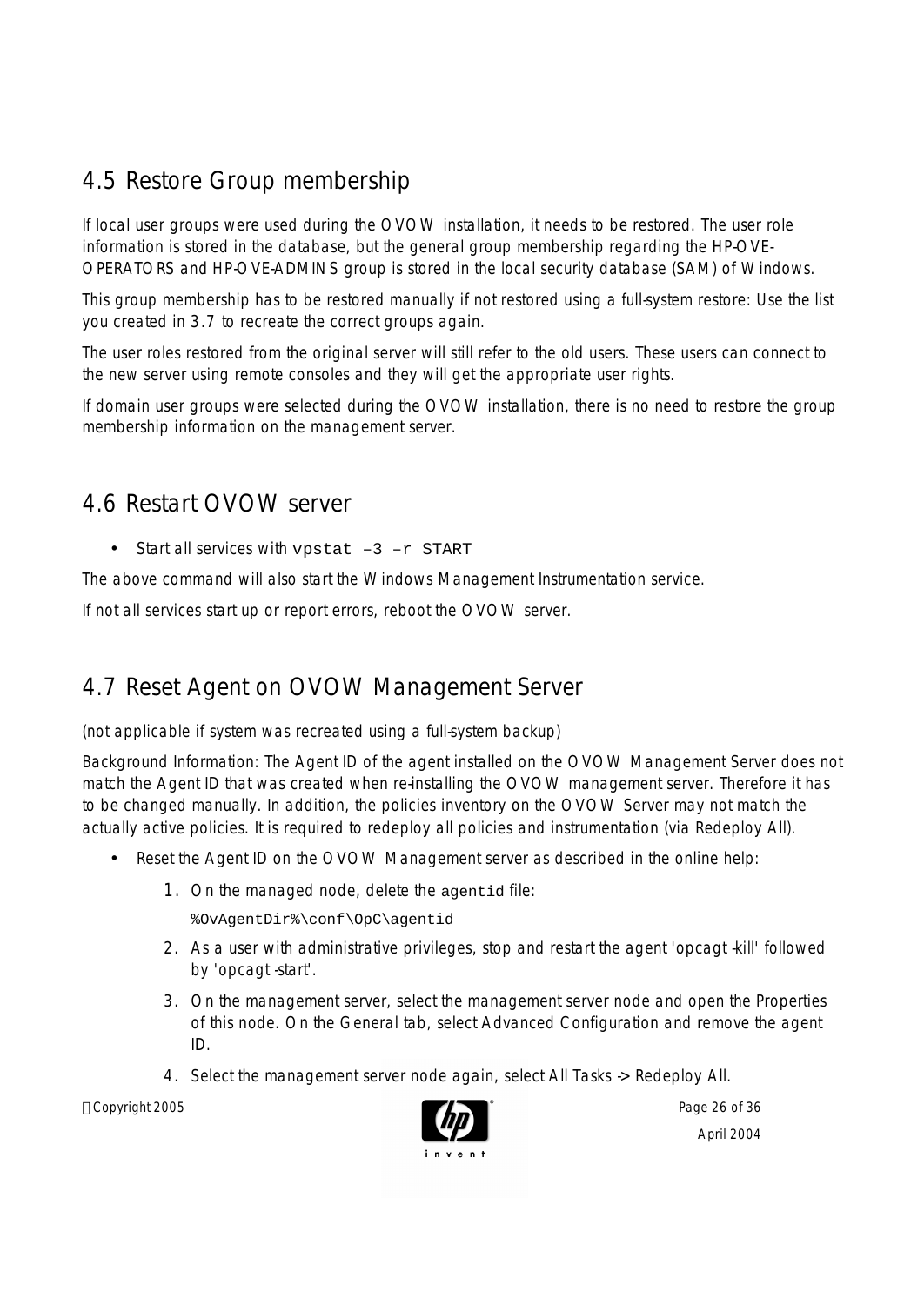• In case of a clustered OVOW installation, the steps mentioned above need to be repeated on all management server nodes.

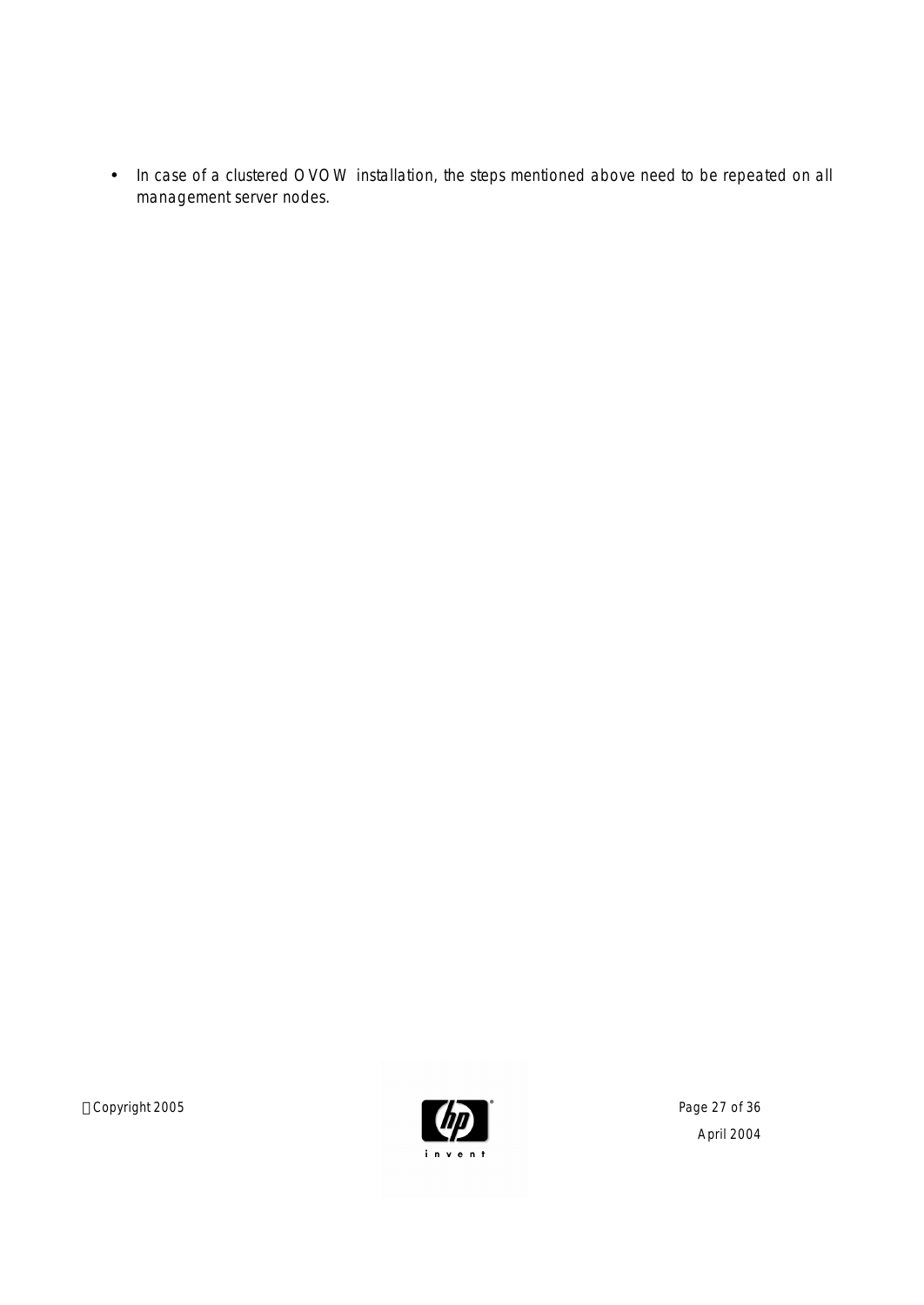## 4.8 Eventlog messages

After restarting the OVOW Management server and before the Agent ID is corrected, you will get the following messages in the event log:

"Discarding message … is using a different AgentId".

| <b>Event Properties</b>                                                                                                                                                                                                                                                                                                                                                                     |                                                                       |                                             |         |        | ?     |
|---------------------------------------------------------------------------------------------------------------------------------------------------------------------------------------------------------------------------------------------------------------------------------------------------------------------------------------------------------------------------------------------|-----------------------------------------------------------------------|---------------------------------------------|---------|--------|-------|
| Event:                                                                                                                                                                                                                                                                                                                                                                                      |                                                                       |                                             |         |        |       |
| Date:<br>Time:<br>Type:<br>User:                                                                                                                                                                                                                                                                                                                                                            | 8/18/2003<br>10:20<br><b>Warning</b><br>N7A<br>Computer: ROS51333TST2 | Source:<br>Category: None<br>Event ID: 1024 | HPOV-MS |        | eb    |
| Description:<br>Discarding message (OvEpMessage: Id="50ce7840-d1a0-71d7-0318--<br>0f089c2a0000", Text="EventID: 0x00000400 (1024) - (MS540) Dis<br>"] because the found node [key: {883A18F5-5739-420F-BCA1-<br>657092C06CB1}) is using<br>a different AgentId '80a4adf0-cf48-71d7-08d6-0f089c2a0000' than<br>configured on the server (AgentId '80a4adf0-cf48-71d7-08d6-<br>0f089c2a0000') |                                                                       |                                             |         |        |       |
|                                                                                                                                                                                                                                                                                                                                                                                             | Data: C Butes C Words                                                 |                                             |         |        |       |
|                                                                                                                                                                                                                                                                                                                                                                                             |                                                                       |                                             | 0K      | Cancel | Apply |

After the Agent ID is updated, all messages should be accepted again.

## 4.9 Verify the Restored System

Run a couple of test messages from remote managed nodes using the Test tools provided in the OpenView Tools groups. Ensure that all test messages are visible in the OVOW console message browser.

Copyright 2005 **Page 28 of 36** 

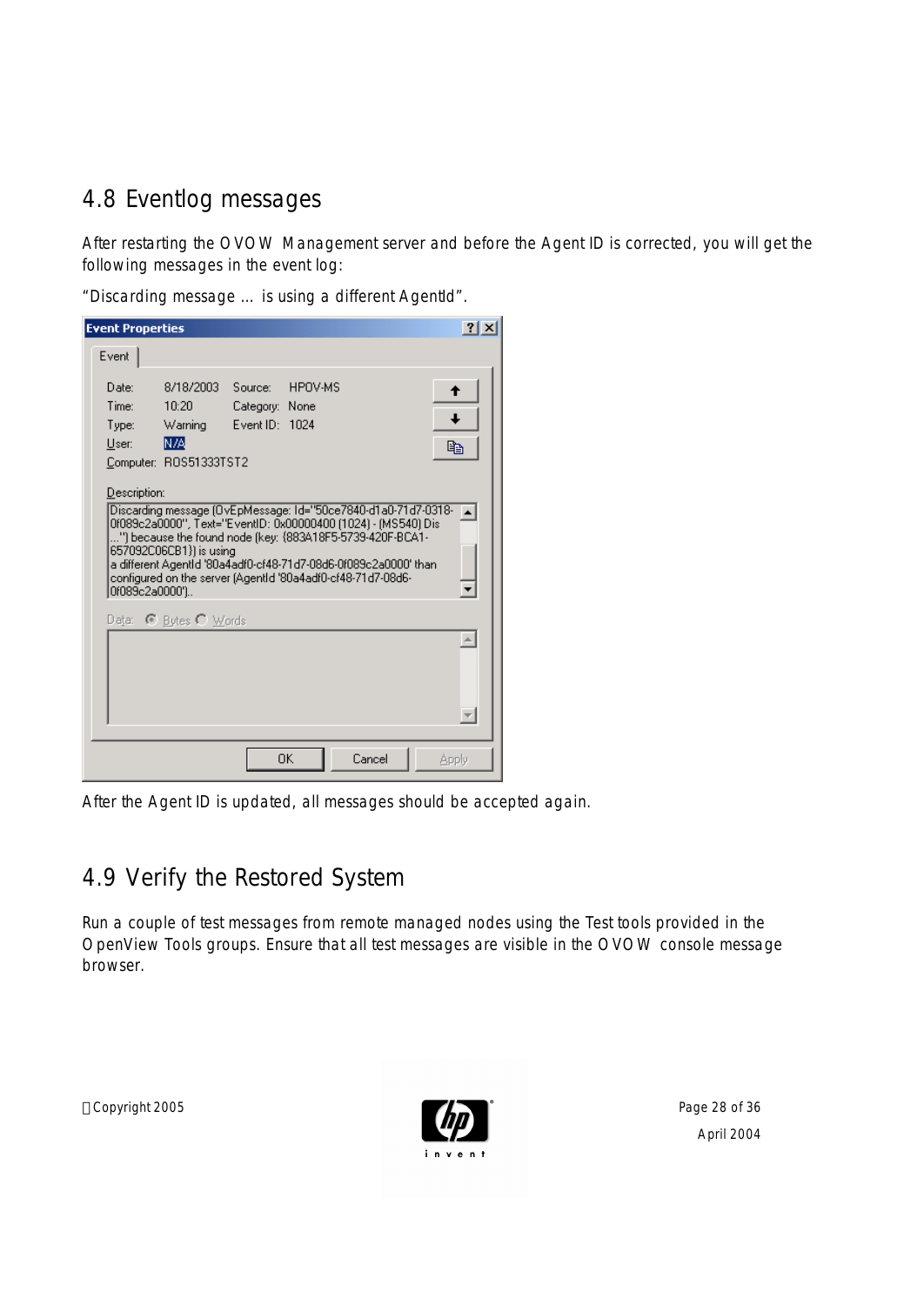# 5 Restore using another hostname/IP address

Restoring the management server on a system with another hostname and IP address allows you to run both management servers at the same time in the same network. You can then switch the agents all at once or one by one to the new management server.

This approach may also be your only option if you are trying to recover from a disaster (such as a flooded data-center) where the existing OVOW server is completely destroyed and where you need to build a new OVOW server in a different location – with different IP subnet and naming standards.

The backup and restore steps are very similar to the steps described in chapter 4 with the following exception: Instead of step 4.1 follow the instructions outlined in 5.1. Next follow the instructions described in chapters 4.2 to 4.6 and then continue with the instructions starting with 5.2.

## 5.1 Re-image or Install the new OVOW server system

Re-image

- Do a full-system restore using your backup solution. Then change the hostname and IP address of the system using Windows OS tools. After that, follow the instructions in the online help about changing the management server's hostname and IP address.
- **Attention**, in case you re-image the OVOW Server from a full system backup there will be one particularity: a full system backup also restores the SQL Server msdb that manages the SQL Server job 'OVO\_BackupJob1' that runs the scheduled backups of the OVOW database. The only drawback is that the current SQL Server 2000 versions have a bug that will not allow to update or delete a SQL Server agent job that was originally created on another SQL Server system (SQL Server with another hostname). See the following Microsoft TechNet document

http://support.microsoft.com/default.aspx?scid=kb;en-us;281642.

Chapter 5.8 provides a workaround for this problem until Microsoft has fixed it.

Or Install

- Install the Windows OS and configure the new Computer name, FQDN (Fully Qualified Domain Name) and IP addresses.
- Join the Windows Domain prior to installing OVOW (if applicable).
- Install OVOW from the original distribution media, including exactly the **same SPIs** and the **same patch level** (no superseding patches!!). It is also required to **select the same OVOW program and data location** as on the failed system.

Copyright 2005 **Page 29 of 36** Page 29 of 36

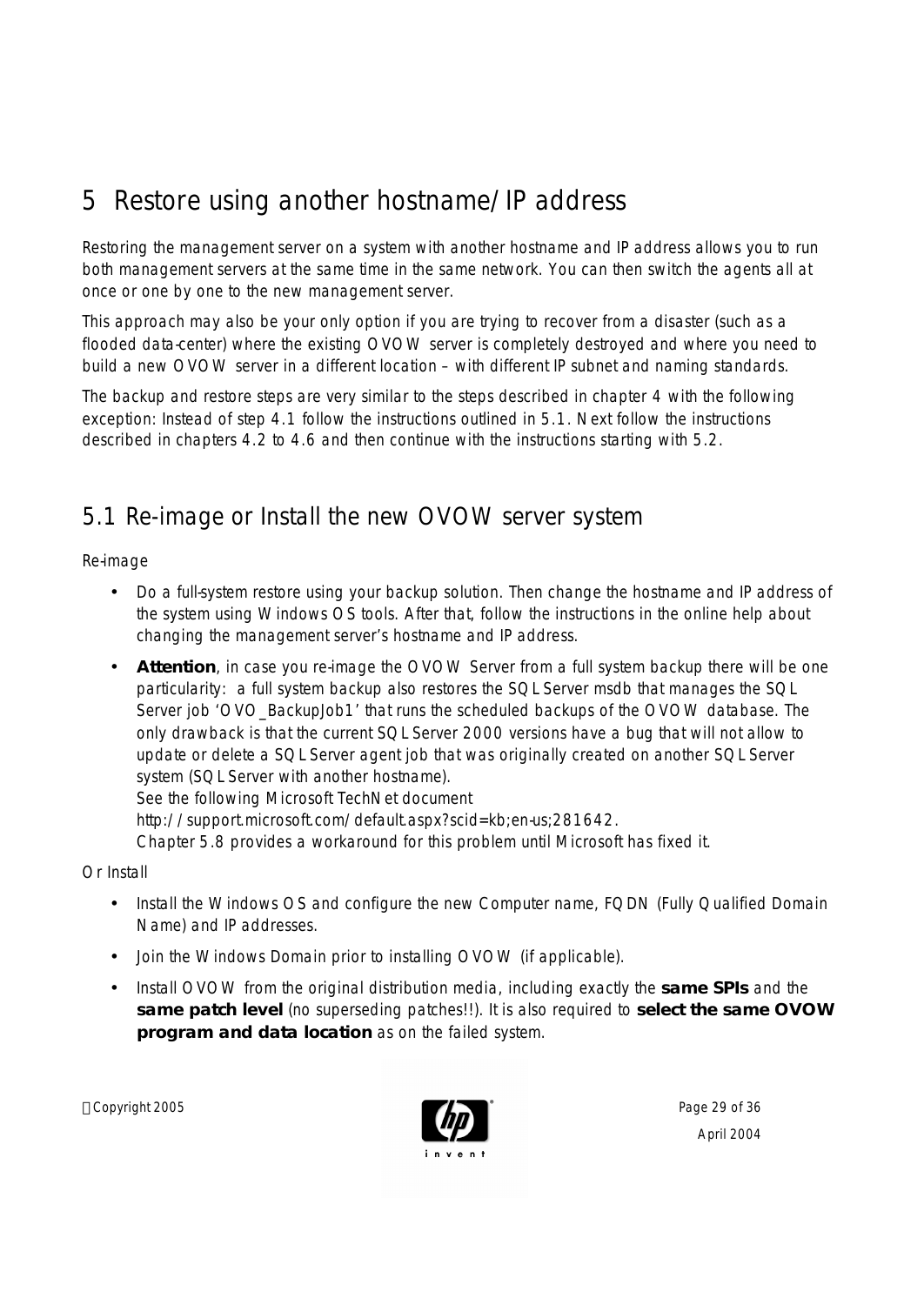• When prompted for the HP-OVE-Group and HP-OVE-User names and password, enter the old account names.

Note: If you need to specify different/new accounts, **then it's necessary to run the OpnView Tools->Windows node security setup tool again for existing Windows nodes prior to installing new packages to those nodes.**

• After the reboot – bring up the OVOW Console and check the installation (e.g. generate a couple of test messages via Openview Tools -> Test Tools). Exit the Console.

# 5.2 Change node properties of management server

The primary node name of the management server has to be changed in the model (which was uploaded via the DB restore).

Open the node properties of the management server and change the caption and primary node name (and IP address if specified).

# 5.3 Reset Agent on OVOW Management Server

(not applicable if system was recreated using a full-system backup)

Background Information: The Agent ID of the agent installed on the OVOW Management Server does not match the Agent ID that was created when re-installing the OVOW management server. Therefore it has to be changed manually. In addition, the policies inventory on the OVOW Server may not match the actually active policies. It is required to redeploy all policies and instrumentation (via Redeploy All).

- Reset the Agent ID on the OVOW Management server as described in the online help:
	- 1. On the managed node, delete the agentid file:

%OvAgentDir%\conf\OpC\agentid

- 2. As a user with administrative privileges, stop and restart the agent 'opcagt -kill' followed by 'opcagt -start'.
- 3. On the management server, select the management server node and open the Properties of this node. On the General tab, select Advanced Configuration and remove the agent ID.
- 4. Select the management server node again, select All Tasks -> Redeploy All.
- In case of a clustered OVOW installation, the steps mentioned above need to be repeated on all management server nodes.

Copyright 2005 **Page 30 of 36** Page 30 of 36

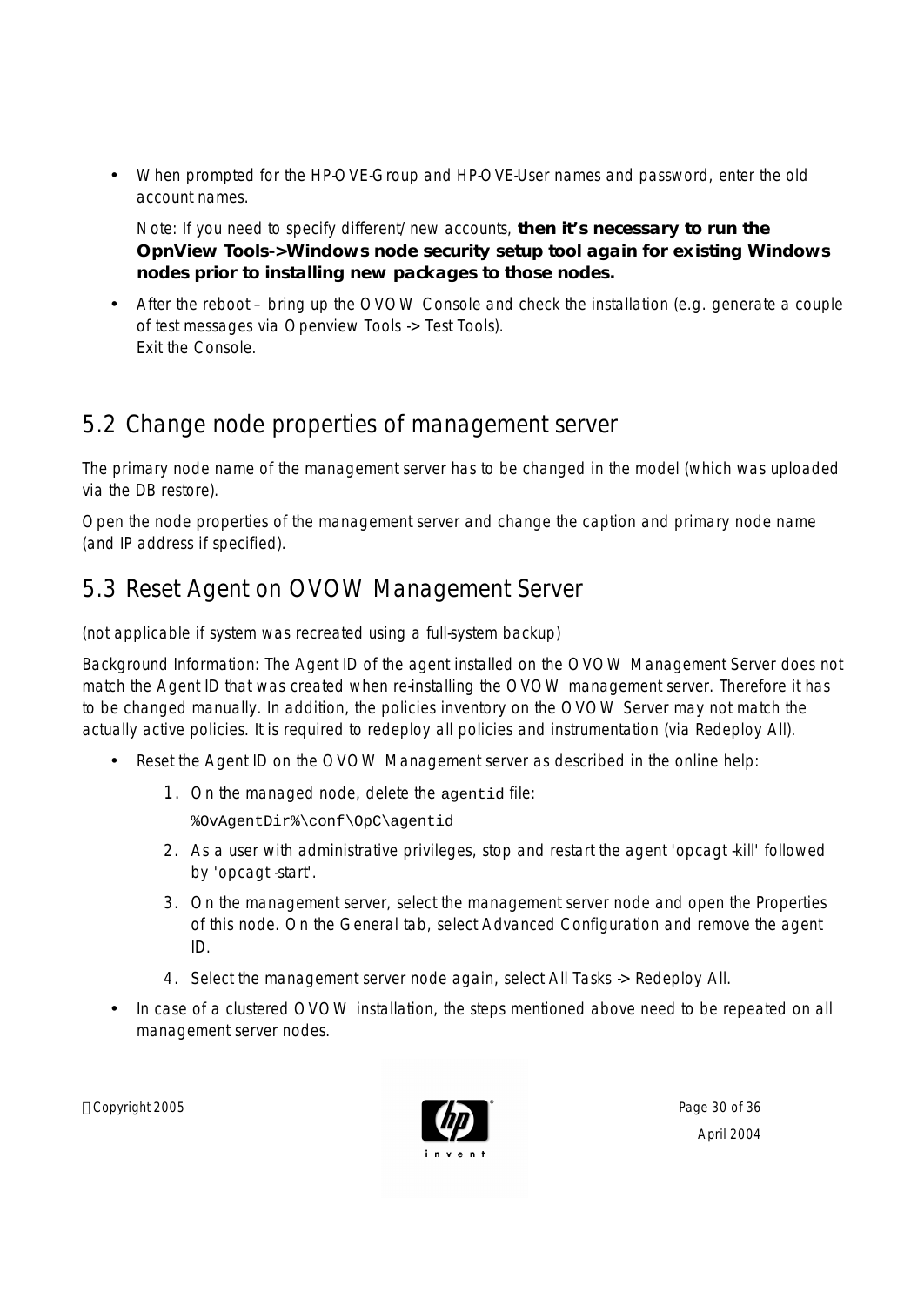# 5.4 Switching the agents

Switching the agents remotely to the new server requires **either** 

• **a functioning old management server** – then the switch to the new server can be initiated by the old server.

or

• a flexible management policy on each node – **which must have been deployed using the old management server**, because only the old management server is allowed to deploy policies! Then the switch to the new server **can be initiated by the both servers**

or

• a manual switch of every agent locally.

The flexible management policy has to allow actions from both management servers. See the online-help topic "Accept actions from multiple management servers".

Agents can be switched as described in the online-help topic "Specify the Primary Management Server"

If the old server cannot be used (in case of a disaster) and if the flexible management policy does not exist, then the management server name has to be changed manually on every node:

Run the mgmt\_sv.vbs/.sh scripts on every node.

Usage: mgmt sv <new FODN server name>

## 5.5 Consoles

Console users using existing remote consoles/.mmc files will still connect to the old management server. They have to open mmc.exe and add the Openview snap-in manually to create a new .mmc file which connects to the new server. All settings saved in the old mmc file will be lost.

## 5.6 Heartbeat-polling and report generation

If two management servers are active at the same time, then they will both check the health of the agents and generate reports. This will increase the network traffic and problems might occur if both servers use the same report cycle (which they do by default).

If you want, you can switch off the health check of one of the servers by setting corresponding registry keys – see the online help for details.

Copyright 2005 **Page 31 of 36** Page 31 of 36

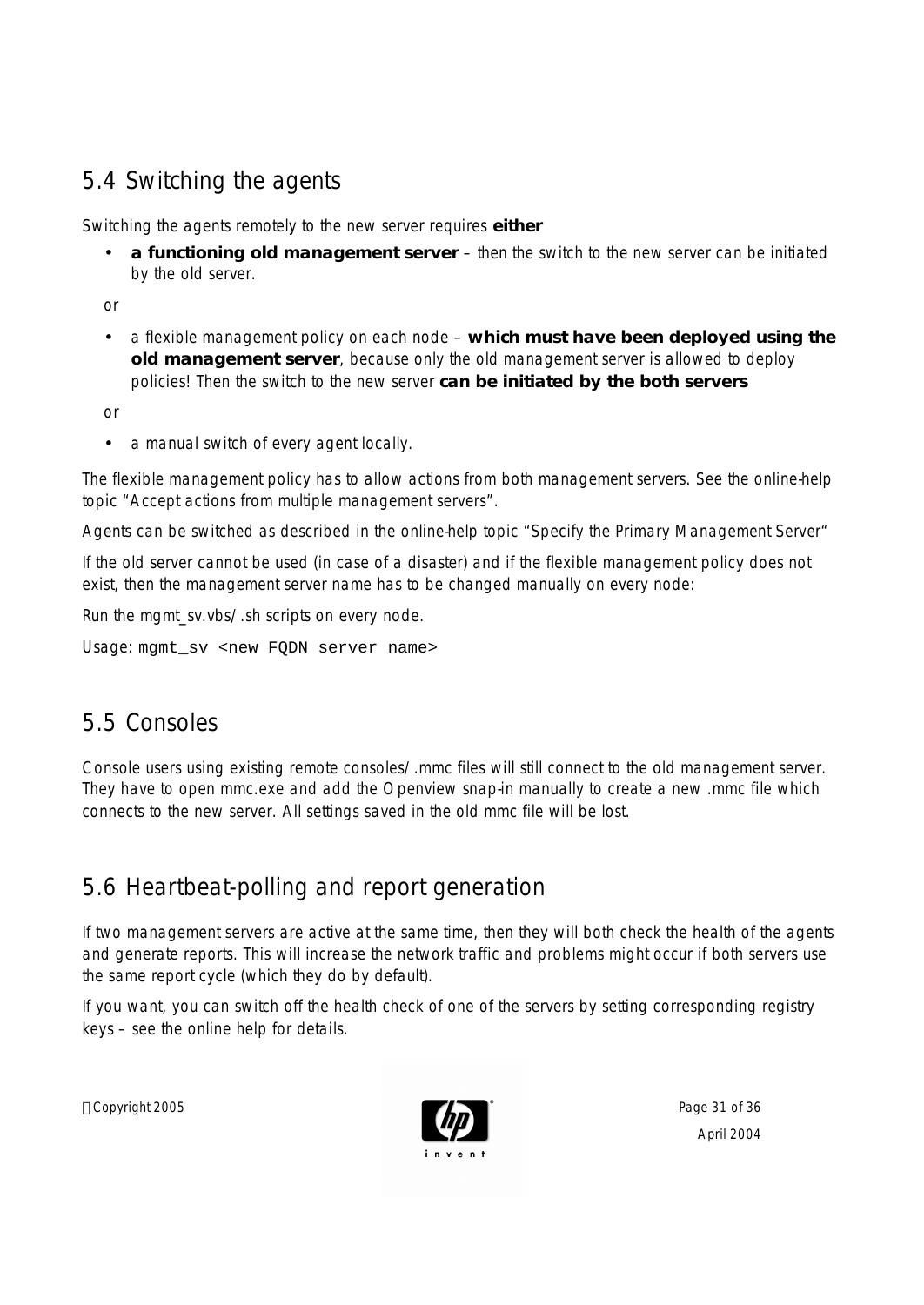## 5.7 Licenses

If the management server is installed on a new IP address, then the old license cannot be used. You can use the 60-day trial license during the restore process. Afterwards you either have to purchase a new license, if you want to keep both OVOW installations running, or you have to move the license to the new IP address, which can be done via http://webware.hp.com/welcome.asp -> move license to new server. You will need the original HP order number, the old IP address of the management server, the new IP address and the new hostname to successfully order a new license.

# 5.8 OVO\_BackupJob1 cannot be rescheduled or deleted

(only applicable if full-system backup was used)

As already mentioned at the beginning of this chapter it is not possible to delete and reschedule the OVOW database backup job named 'OVO\_BackupJob1' if the OVOW Server has been restored from a full system backup restore.

This is a bug in Microsoft SQL Server 2000. See http://support.microsoft.com/default.aspx?scid=kb;enus;281642.

If you run into this problem and Microsoft doesn't provide a solution for it you can rename the attribute 'originating server' in the sysjobs table of the msdb database to the new SQL Server name with the command line:

osql -S.\OVOPS -E -dmsdb -n -Q"update sysjobs set originating\_server = '<new OVOW Server name>\ovops' where name = 'OVO\_BackupJob1'"

Here <new OVOW Server name> must be replaced with the network name of the new OVOW Management Server machine.

Afterwards you will be able to delete and reschedule the 'OVO\_BackupJob1' backup job as usual with the command line:

do.bat delete\_backupjob.sql

Copyright 2005 **Page 32 of 36** Page 32 of 36

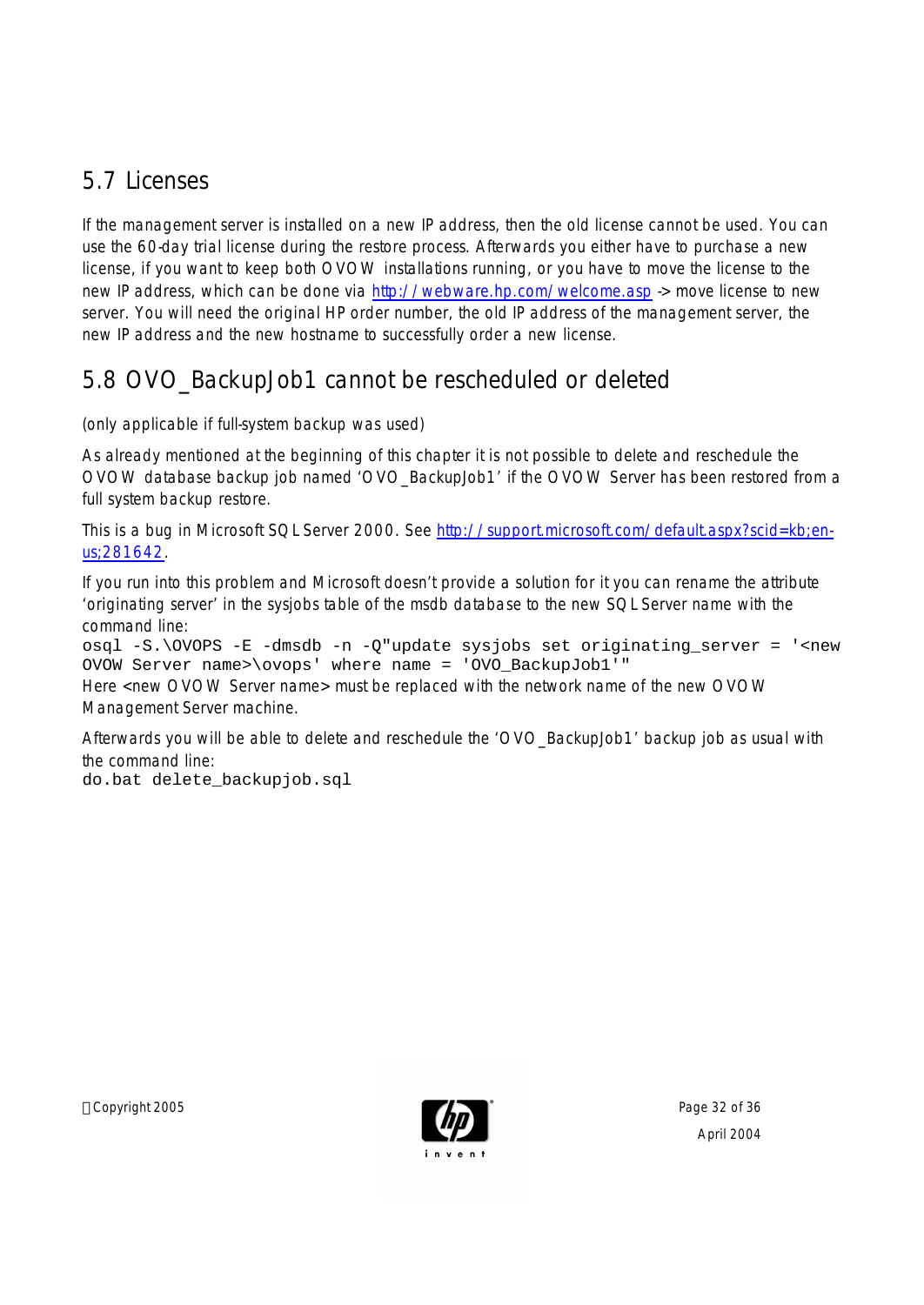# 6 Example Partial Backup Implementation

The following backup implementation assumes a basic backup that includes

- ü The OVOW database. Backup the folder **%OvDataDir%\Databases\Backup\** after the scheduled backup task has completed (start is 01:00 a.m in the morning by default)
- ü Policies. **%OvShareDir%\Policies\**
- ü Custom Graph definitions. **%OvDataDir%\ VPI\_GraphsUser\*.txt** or **%OvShareDir%\VPI\_GraphsUser\*.txt** in a clustered OVOW installation
- ü Instrumentation files. **%OvShareDir%\Instrumentation\**

It does not save:

- − User created Report definitions (requires the 'full' OV Reporter product be installed) **User defined folder**
- − User / Group definitions for local users on the OVOW server that are used in User Role assignments.
- − Generated Reports (OPTIONAL). **%OvShareDir%\webpages**
- − Exported messages (OPTIONAL). **Defined in** %OvInstallDir%\Support\DBMaint.reg
- − Custom OVOW MMC console definitions (OPTIONAL). Default file is **%OvInstallDir%\bin\ HP OpenView Operations.msc**. Additional user defined files may exist.
- Reported Database (OPTIONAL). Location depends upon user defined backup strategy for Reporter database.
- − OVOW Patches. Required to allow a rebuild of an identical OVOW server. User defined folder.
- − OVOW licenses. Held in the file **%Program Files%\Common Files\Hewlett-Packard\PPP\LicFile.txt**
- − OVOW database backup and message maintenance configuration. The database script folder is **%OvDataDir%\Databases\scripts\** and the message maintenance definition file is **%OvInstallDir\Support\Dbmaint.reg**

The backup uses a simple file copy to a network share mounted as "F:" and a folder "backup" on this share.

Copyright 2005 Page 33 of 36

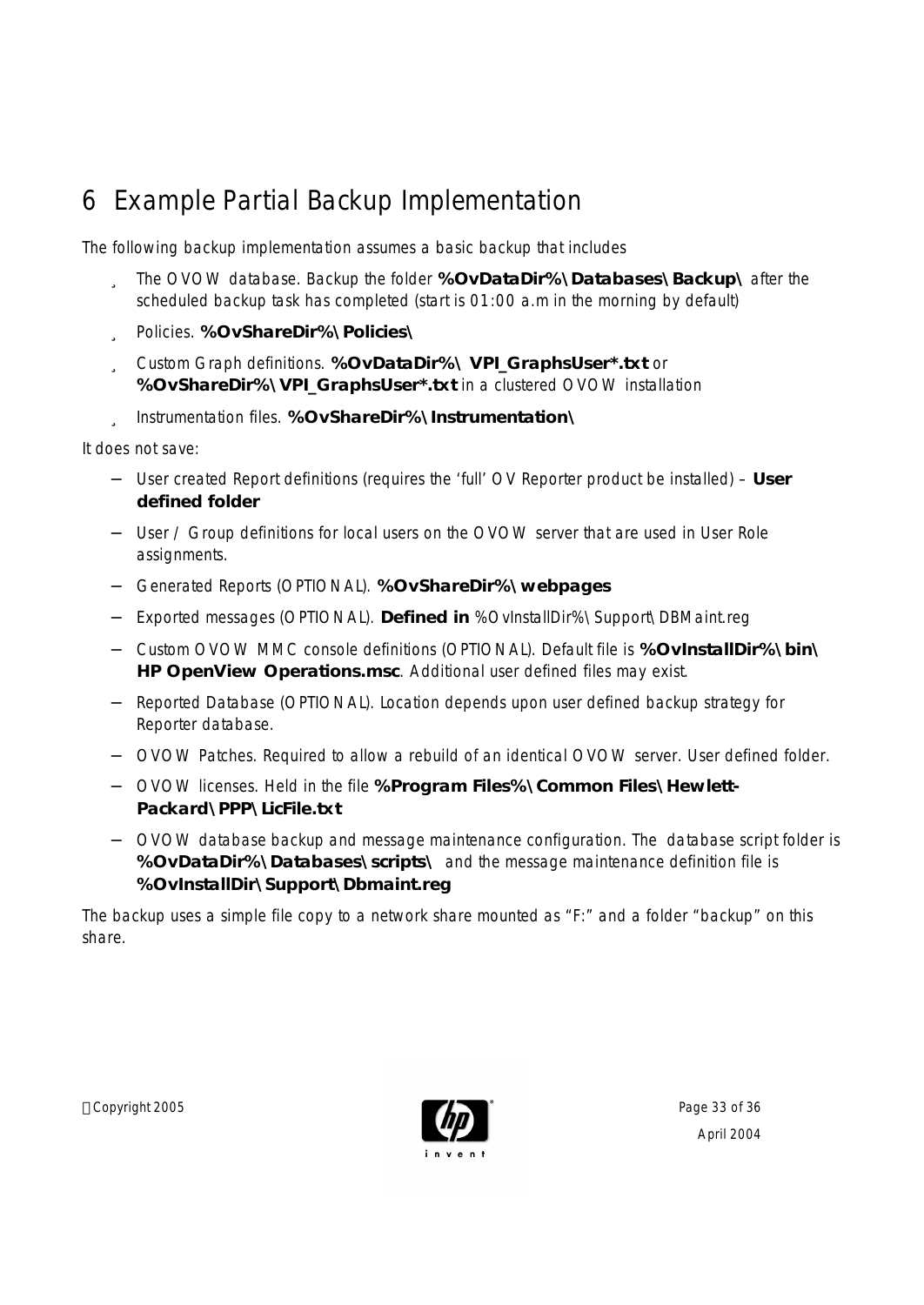## 6.1 Modify the backup destination of the Openview database

- Modify do.bat as described in 3.15.1.
- Create a folder F:\backup\db and F:\backup\script
- Edit the file %OvDataDir% \Databases\scripts\create\_backupjob.sql and change the lines (each @command is a single line)
- @command = 'BACKUP DATABASE OpenView to disk = ''f:\backup\db\openview.dat\_bak'' WITH INIT',
- @command = 'BACKUP LOG OpenView to disk = ''f:\backup\db\openview.log\_bak'' WITH INIT',
- Register update backup job, run in %OvDataDir% \Databases\scripts (in order)
	- o do.bat delete\_backupjob.sql
	- o do.bat create\_backupjpb.sql
	- o do.bat sched\_backup.sql

## 6.2 Create and schedule a script to copy files

### 6.2.1 OVOWBackup.cmd

Location F:\backup\script\OVOWBackup.cmd. The xcopy command is used to copy all other files based on the archive flag (option /m)

Note that this script is copying all files initially, so the first pass of this script will process approx 3000 individual files, subsequent runs will then however only copy new or modified files and will be much faster.

```
@echo off
REM copy policies 
xcopy "%OvShareDir%\Policies" F:\backup\policies /i /m /y /q
REM copy instrumentation 
xcopy "%OvShareDir%\Instrumentation" F:\backup\Instrumentation /e /i /m /y /q
REM copy graphs
xcopy "%OvDataDir%\VPI_GraphsUser*.txt" F:\backup\Graphs /i /m /y /q
```
Copyright 2005 Page 34 of 36

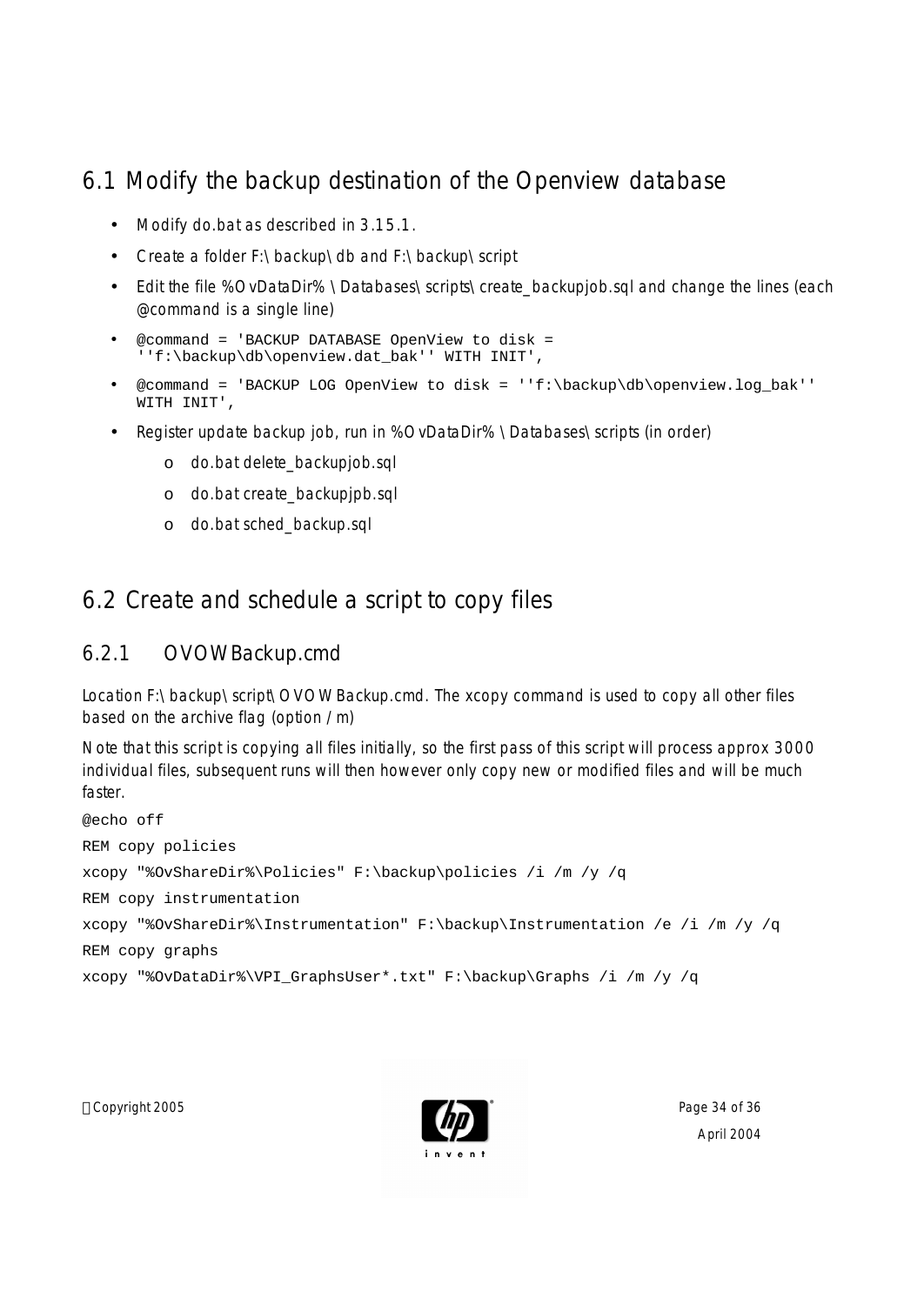## 6.2.2 Schedule OVOWBackup.cmd

Example is set daily at 1:15am using Windows Task scheduler:

at 1:15am /EVERY:M,T,W,Th,F,S,Su f:\backup\script\OVOWBackup.cmd

## 6.3 Verify backup folder content

Check after a couple of runs that content in the backup folders are valid. Generally it is a good idea to test a backup and disaster recovery procedure end-to-end in a test environment.

Copyright 2005 **Page 35 of 36**